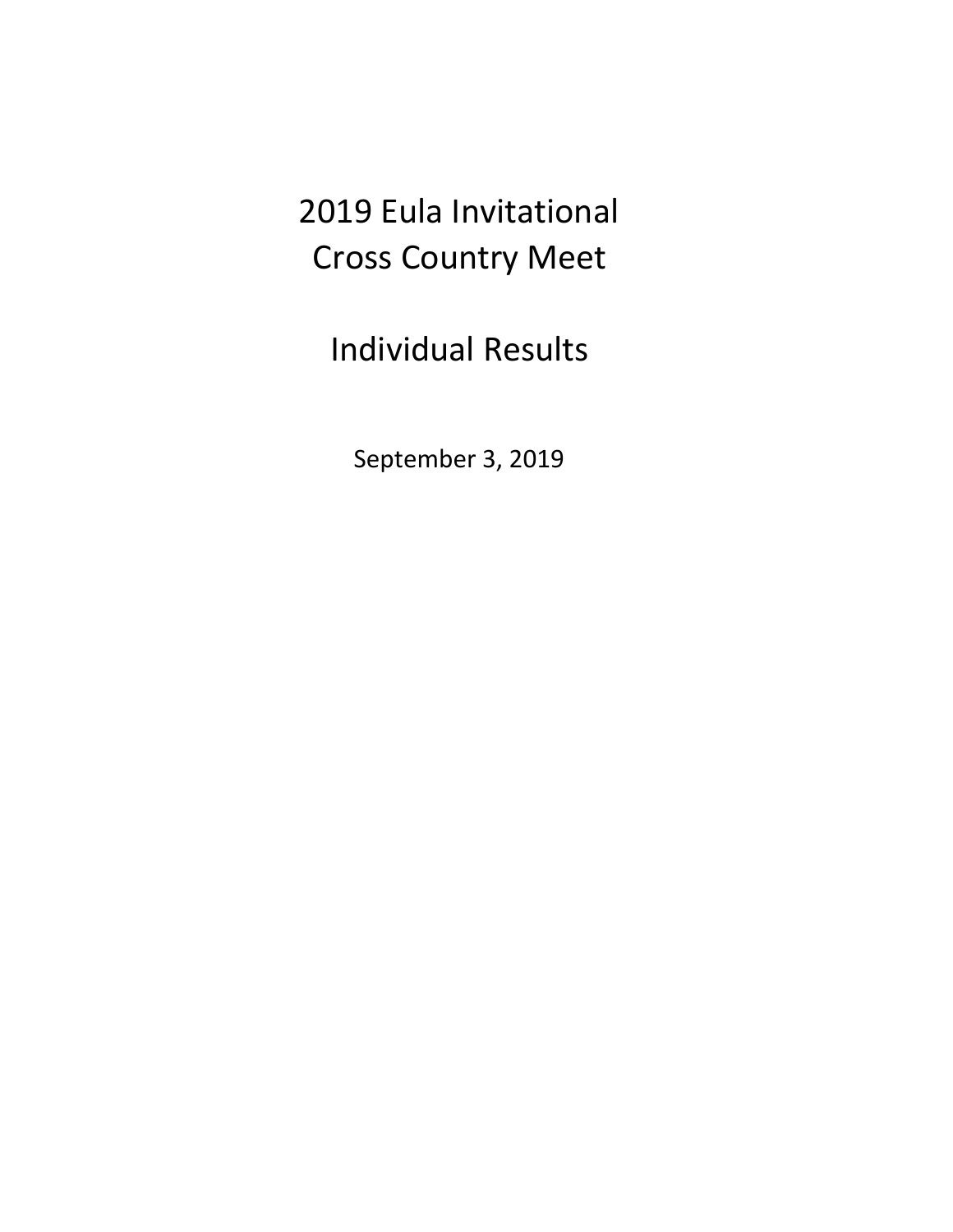### **7th Grade Girls**

| <b>Place</b> | <b>Time</b> | <b>Last Name</b> | <b>School</b>     |
|--------------|-------------|------------------|-------------------|
| 1            | 8.33        | <b>Murray</b>    | <b>Mann MS</b>    |
| $\mathbf{2}$ | 8.52        | <b>Riley</b>     | <b>Wylie West</b> |
| 3            | 8.58        | <b>Dillon</b>    | <b>Clack MS</b>   |
| 4            | 8.59        | <b>Bird</b>      | <b>Eastland</b>   |
| 5            | 9.08        | <b>Stewart</b>   | Eula              |
| 6            | 9.09        | <b>Febus</b>     | <b>Jim Ned</b>    |
| 7            | 9.25        | Day              | Eula              |
| 8            | 9.27        | Graham           | <b>Wylie East</b> |
| 9            | 9.28.55     | <b>Williams</b>  | Coleman           |
| 10           | 9.28.99     | Van              | <b>Mann MS</b>    |
| 11           | 9.30        | Homen            | <b>Trent</b>      |
| 12           | 9.32        | Holson           | <b>Albany</b>     |
| 13           | 9.33        | <b>Bradshaw</b>  | <b>Jim Ned</b>    |
| 14           | 9.36        | Cantu            | <b>Mann MS</b>    |
| 15           | 9.39        | Welch            | <b>Roscoe</b>     |
| 16           | 9.43        | Cunningham       | <b>Eastland</b>   |
| 17           | 9.45        | <b>Stone</b>     | <b>Merkel</b>     |
| 18           | 9.50        | <b>Nault</b>     | <b>Madison MS</b> |
| 19           | 9.51        | Rodriguez        | <b>Craig MS</b>   |
| 20           | 9.53        | <b>Story</b>     | Coleman           |
| 21           | 9.54        | Garner           | <b>Jim Ned</b>    |
| 22           | 9.55        | Coleman          | Haskell           |
| 23           | 10.01       | Doran            | <b>Jim Ned</b>    |
| 24           | 10.04       | Ferguson         | <b>Mann MS</b>    |
| 25           | 10.05       | <b>Speer</b>     | <b>Cisco</b>      |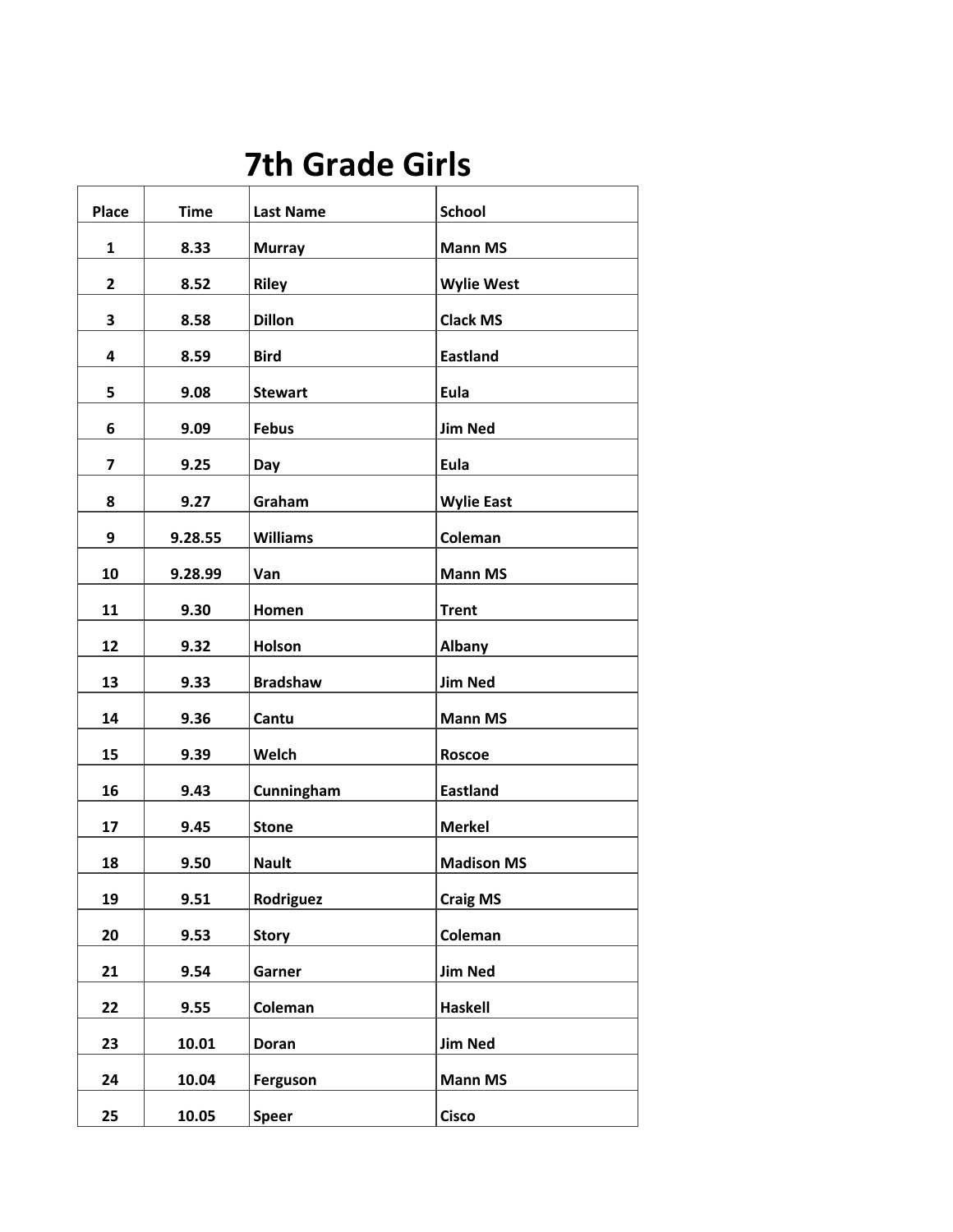| 26 | 10.09    | Cooley          | jim Ned              |
|----|----------|-----------------|----------------------|
| 27 | 10.11    | Grohman         | jim Ned              |
| 28 | 10.18    | Leonard         | jim Ned              |
| 29 | 10.20    | Young           | Coleman              |
| 30 | 10.21    | <b>Murray</b>   | <b>Clack MS</b>      |
| 31 | 10.29.24 | Damron          | <b>Eula Youth</b>    |
| 32 | 10.29.80 | Cory            | <b>Hawley Maroon</b> |
| 33 | 10.32    | Ward            | Clyde                |
| 34 | 10.36.21 | <b>Adkins</b>   | <b>Wylie West</b>    |
| 35 | 10.36.86 | Rodriguez       | <b>Merkel</b>        |
| 36 | 10.37    | Lubanga         | <b>Craig MS</b>      |
| 37 | 10.47    | <b>Miles</b>    | <b>Hawley Maroon</b> |
| 38 | 10.49    | Arp             | <b>Jim Ned</b>       |
| 39 | 10.50.30 | <b>Guerrero</b> | Coleman              |
| 40 | 10.50.80 | <b>Deloera</b>  | <b>Roscoe</b>        |
| 41 | 10.51    | <b>Bessent</b>  | <b>Mann MS</b>       |
| 42 | 10.55    | Lee             | <b>Merkel</b>        |
| 43 | 10.56    | Garza           | <b>Miles</b>         |
| 44 | 10.57.17 | <b>Darby</b>    | <b>Mann MS</b>       |
| 45 | 10.57.56 | Camp            | <b>Mann MS</b>       |
| 46 | 10.57.93 | Cooper          | <b>Mann MS</b>       |
| 47 | 10.58.34 | Coats           | Eula                 |
| 48 | 10.58.84 | Castorena       | Haskell              |
| 49 | 10.59.33 | Vela            | Roscoe               |
| 50 | 10.59.81 | <b>Alaniz</b>   | <b>Eastland</b>      |
| 51 | 11.03    | Ortiz           | Clyde                |
| 52 | 11.04.18 | <b>Deanda</b>   | <b>Craig MS</b>      |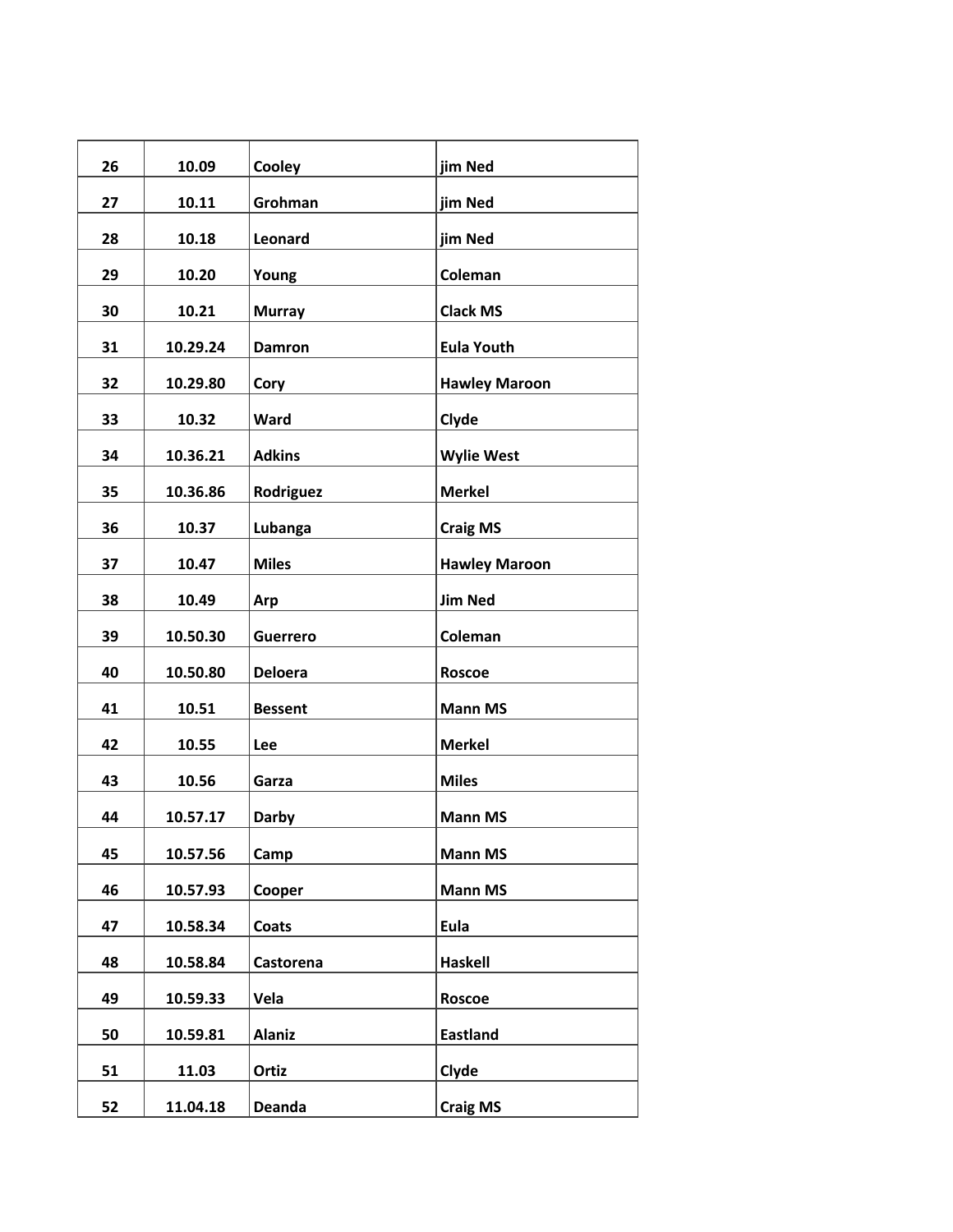| 53 | 11.04.62 | Robinson           | <b>Trent</b>         |
|----|----------|--------------------|----------------------|
| 54 | 11.05    | <b>Bustamante</b>  | <b>Rising Star</b>   |
| 55 | 11.09    | Rodriguez          | <b>Craig MS</b>      |
| 56 | 11.10    | Rodriguez          | <b>Merkel</b>        |
| 57 | 11.11    | <b>Guerrero</b>    | <b>Haskell</b>       |
| 58 | 11.16    | <b>Taubert</b>     | <b>Miles</b>         |
| 59 | 11.20    | Freeman            | <b>Robert Lee</b>    |
| 60 | 11.22.15 | Villanueva         | <b>Stamford</b>      |
| 61 | 11.22.72 | <b>Pallarez</b>    | <b>Craig MS</b>      |
| 62 | 11.23.21 | <b>Aston</b>       | <b>Craig MS</b>      |
| 63 | 11.23.72 | Cauthen            | Eula                 |
| 64 | 11.24.12 | Narayan            | <b>Madison MS</b>    |
| 65 | 11.24.68 | <b>Brunkow</b>     | <b>Robert Lee</b>    |
| 66 | 11.25.24 | <b>Brannon</b>     | <b>Mann MS</b>       |
| 67 | 11.25.68 | <b>Blankenship</b> | Jayton               |
| 68 | 11.27    | <b>Moore</b>       | <b>Jim Ned</b>       |
| 69 | 11.28    | <b>Womack</b>      | <b>Hawley Maroon</b> |
| 70 | 11.29    | Jones              | <b>Haskell</b>       |
| 71 | 11.31    | Fox                | <b>Jim Ned</b>       |
| 72 | 11.32.12 | <b>Harvell</b>     | <b>Cisco</b>         |
| 73 | 11.32.81 | <b>Anders</b>      | <b>Craig MS</b>      |
| 74 | 11.33    | <b>Boatright</b>   | <b>Miles</b>         |
| 75 | 11.34    | Thompson           | <b>Cisco</b>         |
| 76 | 11.46    | Morgan             | <b>Trent</b>         |
| 77 | 11.51    | <b>Hack</b>        | <b>Mann MS</b>       |
| 78 | 11.52    | Galicia            | <b>Robert Lee</b>    |
| 79 | 11.55    | <b>Hickey</b>      | <b>Miles</b>         |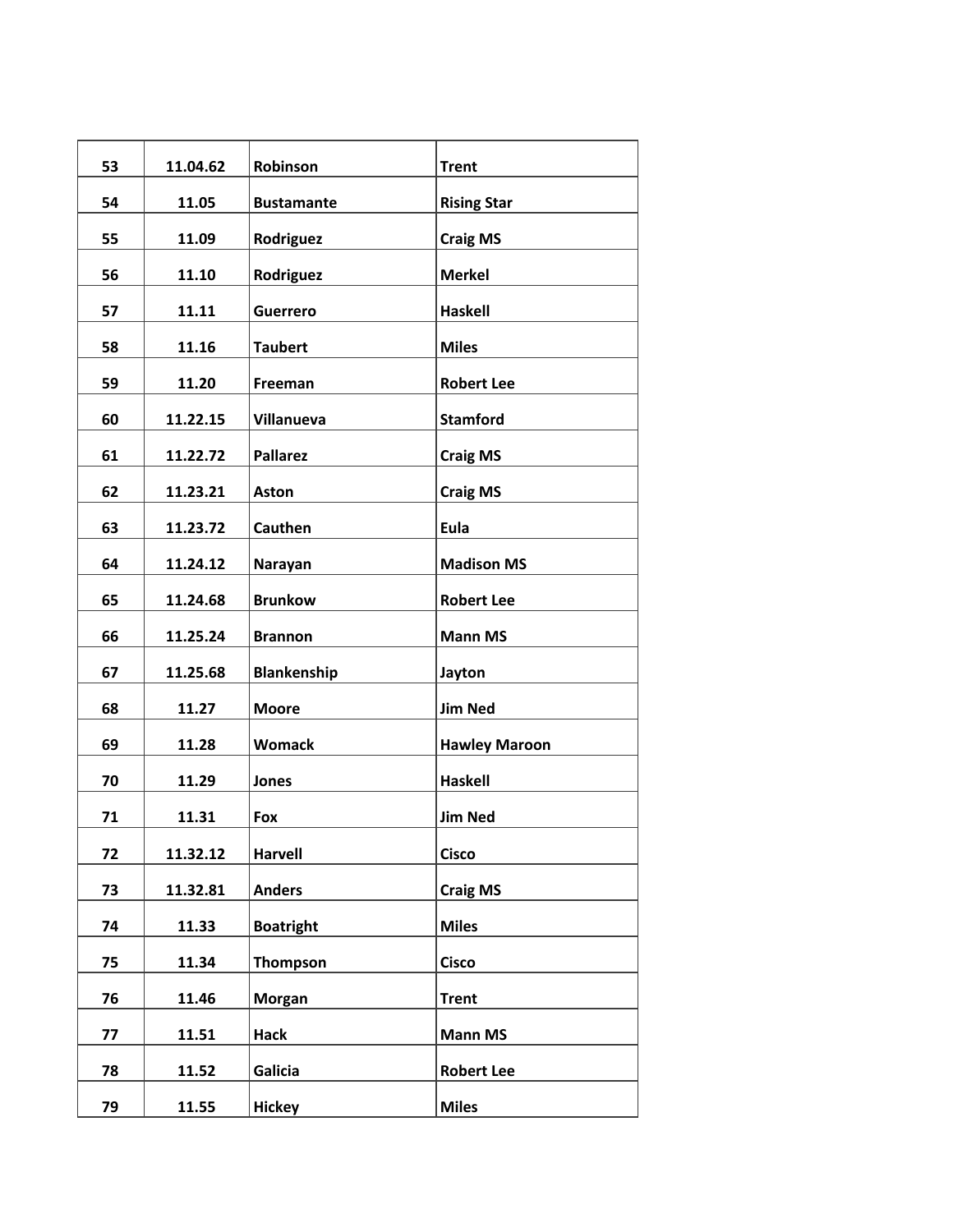| 80  | 11.59    | <b>Hinds</b>     | <b>Miles</b>       |
|-----|----------|------------------|--------------------|
| 81  | 12.00    | White            | <b>Robert Lee</b>  |
| 82  | 12.03.62 | Goodman          | Eula               |
| 83  | 12.03.96 | Fernandez        | <b>Miles</b>       |
| 84  | 12.06    | Walker           | <b>Jim Ned</b>     |
| 85  | 12.09    | <b>Riggs</b>     | Coleman            |
| 86  | 12.10    | <b>Bocanegra</b> | <b>Rising Star</b> |
| 87  | 12.11    | <b>Burnside</b>  | <b>Madison MS</b>  |
| 88  | 12.16    | Kinslow          | Clyde              |
| 89  | 12.17.43 | Fostel, Layla    | Eula               |
| 90  | 12.17.90 | <b>Yates</b>     | <b>Trent</b>       |
| 91  | 12.18    | Fostel, Laney    | Eula               |
| 92  | 12.22.02 | <b>Marines</b>   | <b>Craig MS</b>    |
| 93  | 12.22.50 | <b>Burleson</b>  | <b>Craig MS</b>    |
| 94  | 12.22.91 | Gollihar         | <b>Wylie East</b>  |
| 95  | 12.23    | Whitehead        | <b>Cisco</b>       |
| 96  | 12.24    | Cruz             | <b>Cisco</b>       |
| 97  | 12.27    | <b>Hack</b>      | <b>Mann MS</b>     |
| 98  | 12.28    | <b>Crisp</b>     | <b>Robert Lee</b>  |
| 99  | 12.29    | <b>Arias</b>     | <b>Mann MS</b>     |
| 100 | 12.31    | <b>Abril</b>     | Eula               |
| 101 | 12.34    | <b>Martinez</b>  | <b>Clack MS</b>    |
| 102 | 12.36.09 | <b>McClure</b>   | <b>Jim Ned</b>     |
| 103 | 12.36.87 | <b>McCoy</b>     | <b>Roscoe</b>      |
| 104 | 12.38    | <b>Russell</b>   | Coleman            |
| 105 | 12.40    | Word             | Eula               |
| 106 | 12.41    | <b>Kalassa</b>   | <b>Madison MS</b>  |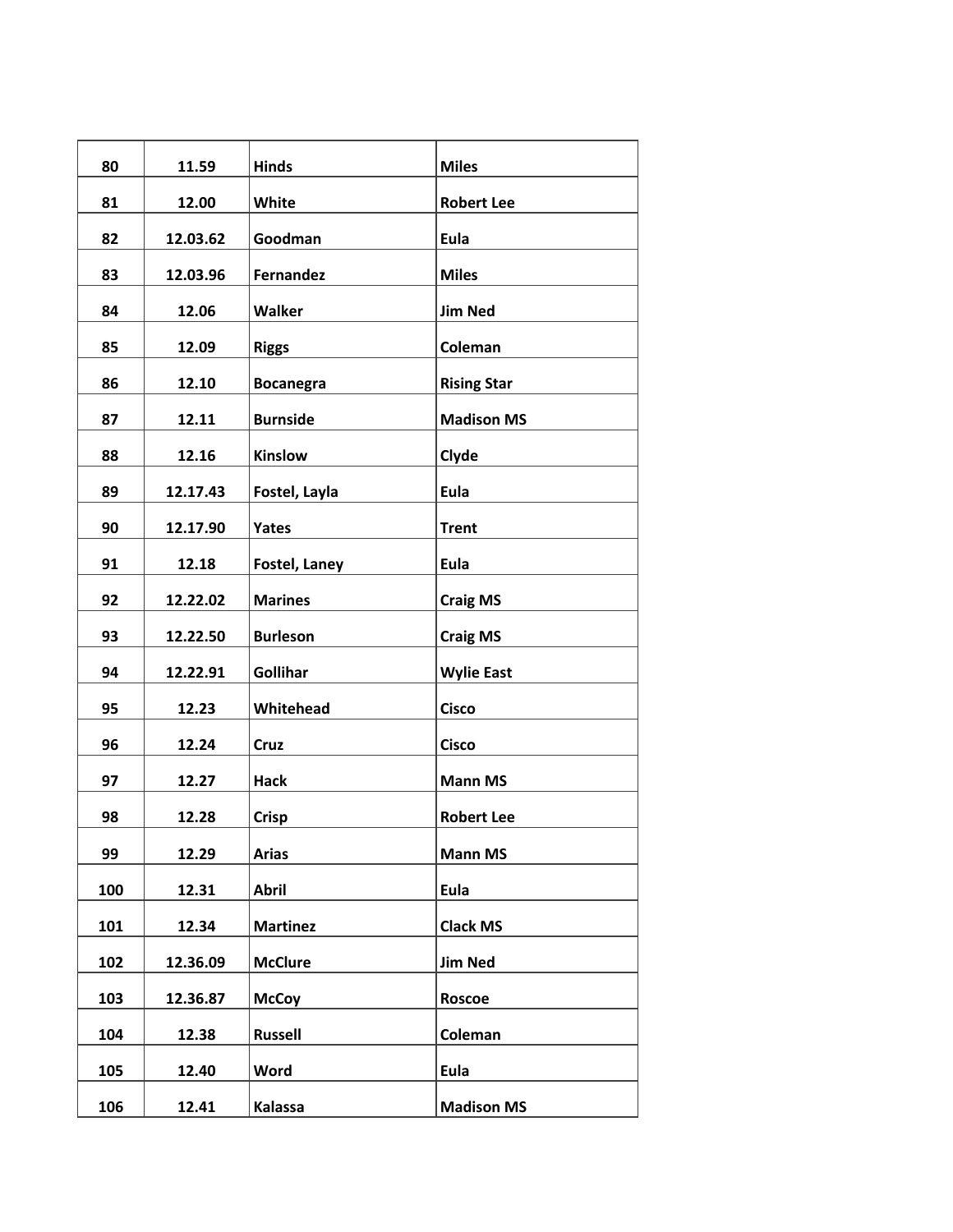| 107 | 12.42    | <b>Musquiz</b>   | <b>Mann MS</b>       |
|-----|----------|------------------|----------------------|
| 108 | 12.46    | Ramos            | <b>Mann MS</b>       |
| 109 | 12.47    | <b>Mendez</b>    | mann MS              |
| 110 | 12.48    | <b>Delagarza</b> | <b>Clack MS</b>      |
| 111 | 12.49    | <b>McKeehan</b>  | Coleman              |
| 112 | 12.52    | <b>Chambers</b>  | Coleman              |
| 113 | 12.53    | <b>McClendon</b> | <b>Jim Ned</b>       |
| 114 | 12.56    | <b>DeBerry</b>   | <b>Cisco</b>         |
| 115 | 12.57    | <b>Elkins</b>    | Coleman              |
| 116 | 12.58    | O'Shields        | <b>Hawley Maroon</b> |
| 117 | 13.00    | <b>Walburg</b>   | <b>Stamford</b>      |
| 118 | 13.02    | Hymel            | <b>Craig MS</b>      |
| 119 | 13.04    | <b>Maples</b>    | <b>Cisco</b>         |
| 120 | 13.05.24 | <b>Fowler</b>    | <b>Merkel</b>        |
| 121 | 13.05.90 | <b>Koenig</b>    | <b>Cisco</b>         |
| 122 | 13.07    | Curvey           | <b>Wylie West</b>    |
| 123 | 13.10    | <b>Williams</b>  | mann MS              |
| 124 | 13.13    | Wangon           | <b>Trent</b>         |
| 125 | 13.15.34 | <b>McMillion</b> | <b>Craig MS</b>      |
| 126 | 13.15.81 | Wellborn         | <b>Craig MS</b>      |
| 127 | 13.17    | <b>Williams</b>  | Eula                 |
| 128 | 13.21    | Cory             | <b>Hawley Maroon</b> |
| 129 | 13.23    | Camacho          | <b>Mann MS</b>       |
| 130 | 13.25    | <b>Gutierriz</b> | <b>Mann MS</b>       |
| 131 | 13.28    | <b>Crowell</b>   | <b>Madison MS</b>    |
| 132 | 13.34    | Moreno           | <b>Jim Ned</b>       |
| 133 | 13.39    | <b>Gutierrez</b> | <b>Mann MS</b>       |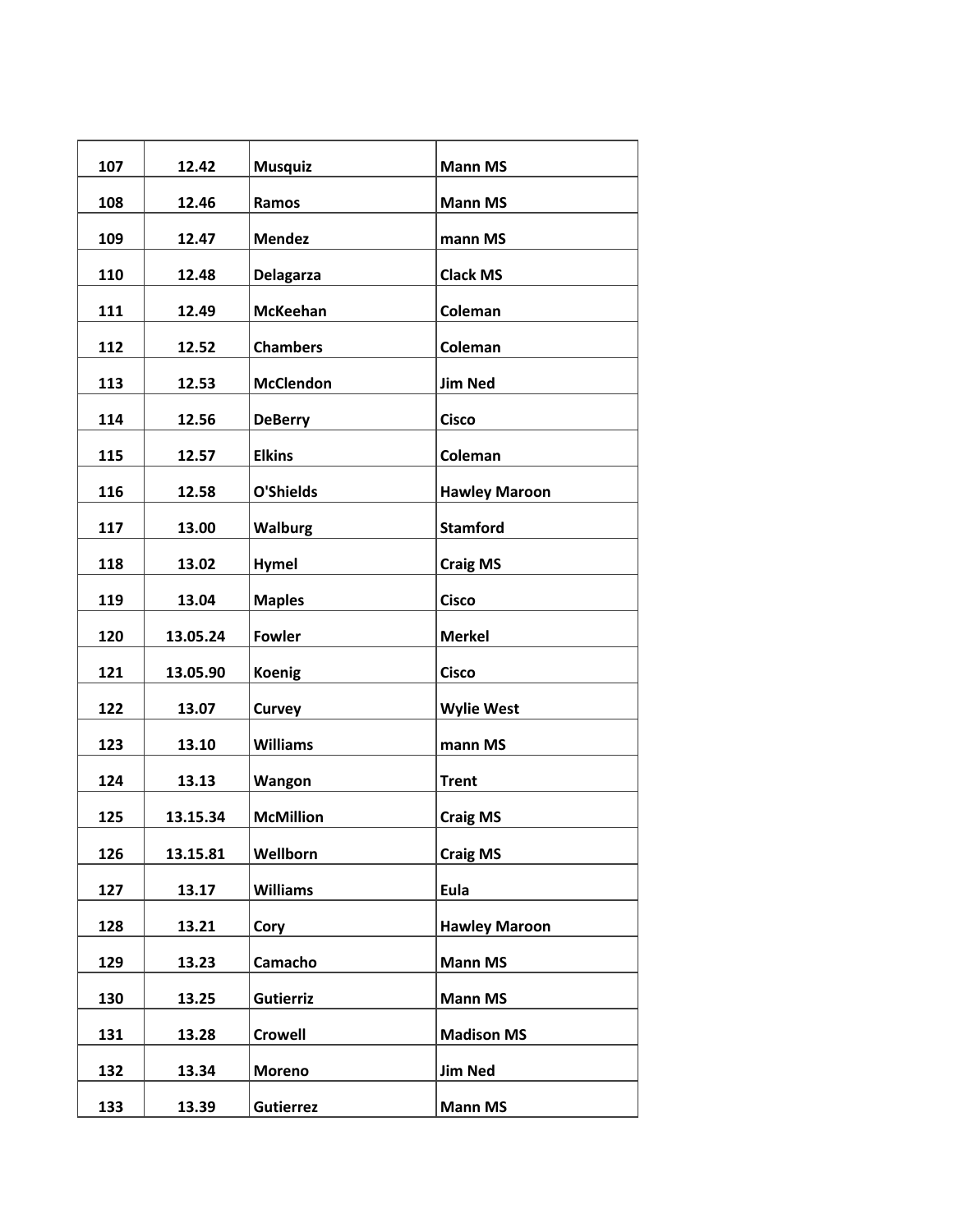| 134 | 13.43    | <b>Tippens</b>    | <b>Craig MS</b>      |
|-----|----------|-------------------|----------------------|
| 135 | 13.44    | Martinez/Castillo | <b>Craig MS</b>      |
| 136 | 13.47    | White             | <b>Craig MS</b>      |
| 137 | 13.56    | <b>McCarty</b>    | <b>Wylie West</b>    |
| 138 | 14.00    | Whitehead         | <b>Cisco</b>         |
| 139 | 14.06.03 | <b>Cervantez</b>  | <b>Stamford</b>      |
| 140 | 14.06.77 | <b>Traweek</b>    | <b>Cisco</b>         |
| 141 | 14.07    | <b>David</b>      | Eula                 |
| 142 | 14.18    | <b>Trojillo</b>   | <b>Mann MS</b>       |
| 143 | 14.20    | Lara              | <b>Merkel</b>        |
| 144 | 14.22    | Vann              | Coleman              |
| 145 | 14.26    | <b>Feist</b>      | <b>Clack MS</b>      |
| 146 | 14.30    | Chacon            | <b>Craig MS</b>      |
| 147 | 14.32    | <b>Neble</b>      | <b>Hawley White</b>  |
| 148 | 14.33    | <b>Roblets</b>    | Clyde                |
| 149 | 14.34.02 | <b>Trevino</b>    | <b>Hawley Maroon</b> |
| 150 | 14.34.96 | Rempel            | <b>Wylie West</b>    |
| 151 | 14.37    | <b>Parks</b>      | <b>Roscoe</b>        |
| 152 | 14.40    | Pittman           | <b>Cisco</b>         |
| 153 | 14.43    | Walton            | <b>Cisco</b>         |
| 154 | 14.44    | <b>Brazee</b>     | <b>Hawley White</b>  |
| 155 | 14.45.08 | <b>Valle</b>      | <b>Merkel</b>        |
| 156 | 14.45.84 | Lewis             | <b>Merkel</b>        |
| 157 | 14.46    | Waldrip           | <b>Wylie East</b>    |
| 158 | 14.50    | Rodriguez         | <b>Clack MS</b>      |
| 159 | 14.53    | <b>Boiles</b>     | <b>Wylie East</b>    |
| 160 | 14.54    | <b>Underwood</b>  | Clyde                |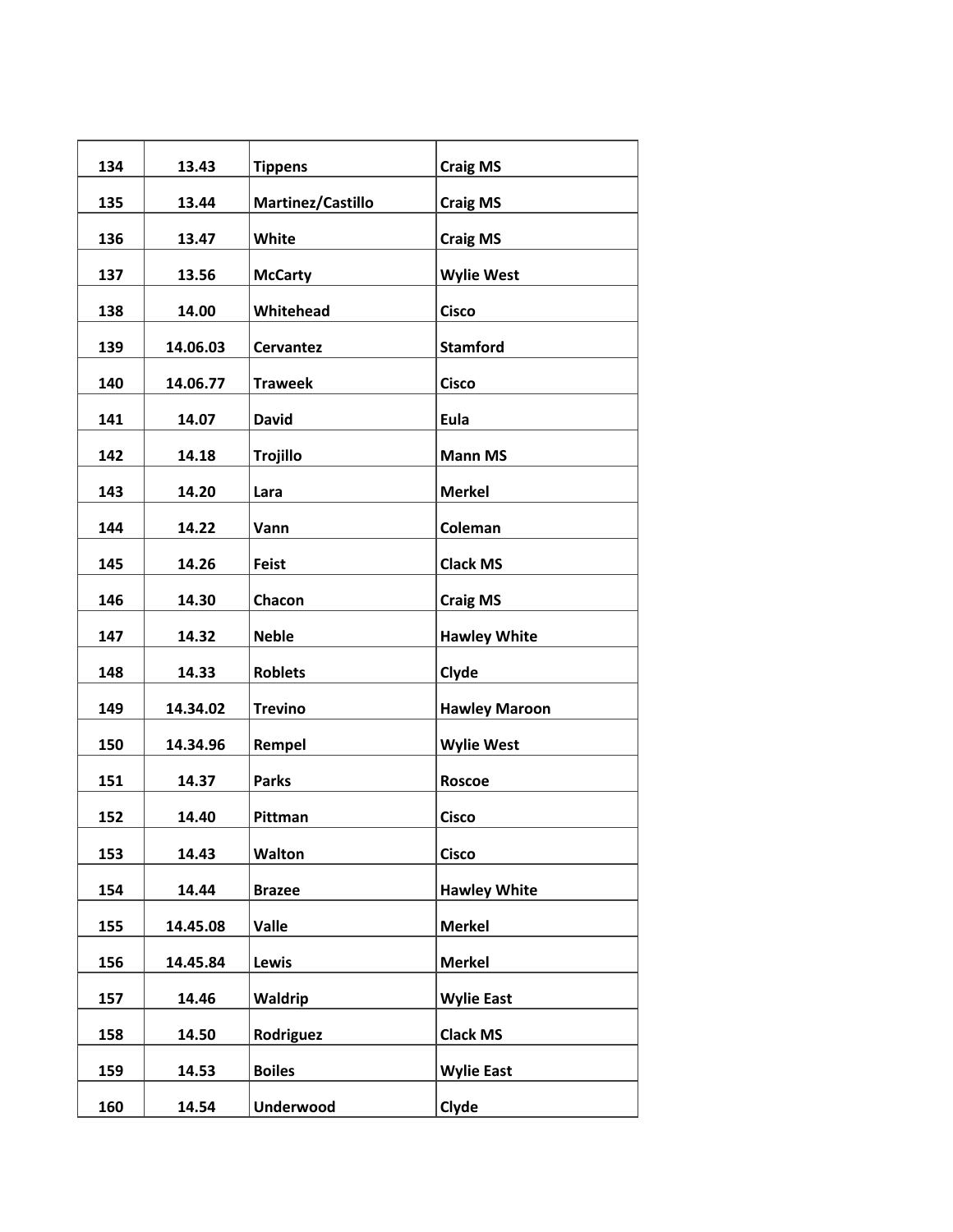| 161 | 15.06    | <b>Sparks</b>      | <b>Clack MS</b>     |
|-----|----------|--------------------|---------------------|
| 162 | 15.09    | Awe                | Jayton              |
| 163 | 15.14    | <b>Hermosillio</b> | <b>Roscoe</b>       |
| 164 | 15.20    | <b>Taylor</b>      | <b>Cisco</b>        |
| 165 | 15.29    | <b>Williams</b>    | <b>Haskell</b>      |
| 166 | 15.38    | Leveridge          | Albany              |
| 167 | 15.47    | <b>Ancell</b>      | Eula                |
| 168 | 15.52    | <b>Turner</b>      | Clyde               |
| 169 | 15.54    | <b>McIntire</b>    | <b>Wylie East</b>   |
| 170 | 15.55    | <b>Gonzalez</b>    | <b>Wylie East</b>   |
| 171 | 15.58    | <b>Vincent</b>     | <b>Mann MS</b>      |
| 172 | 16.02    | <b>Ceniceros</b>   | <b>Haskell</b>      |
| 173 | 16.25.34 | <b>Sanders</b>     | <b>Mann MS</b>      |
| 174 | 16.25.71 | Sliger             | Clyde               |
| 175 | 16.43    | Nyiramugisha       | <b>Mann MS</b>      |
| 176 | 16.56    | <b>McClain</b>     | Jayton              |
| 177 | 17.13    | <b>Childress</b>   | <b>Hawley White</b> |
| 178 | 17.26    | Lode               | <b>Cisco</b>        |
| 179 | 17.28    | <b>Hawkins</b>     | <b>Haskell</b>      |
| 180 | 17.33    | Puente             | <b>Craig MS</b>     |
| 181 | 17.37.24 | <b>Cisneros</b>    | <b>Craig MS</b>     |
| 182 | 17.37.87 | Nyiramahirwe       | <b>Craig MS</b>     |
| 183 | 17.42    | Licea              | <b>Craig MS</b>     |
| 184 | 17.45    | <b>Mercer</b>      | <b>Craig MS</b>     |
| 185 | 17.46    | <b>Kasberg</b>     | <b>Craig MS</b>     |
| 186 | 17.47    | Perez              | Albany              |
| 187 | 18.06    | <b>Newsome</b>     | <b>Cisco</b>        |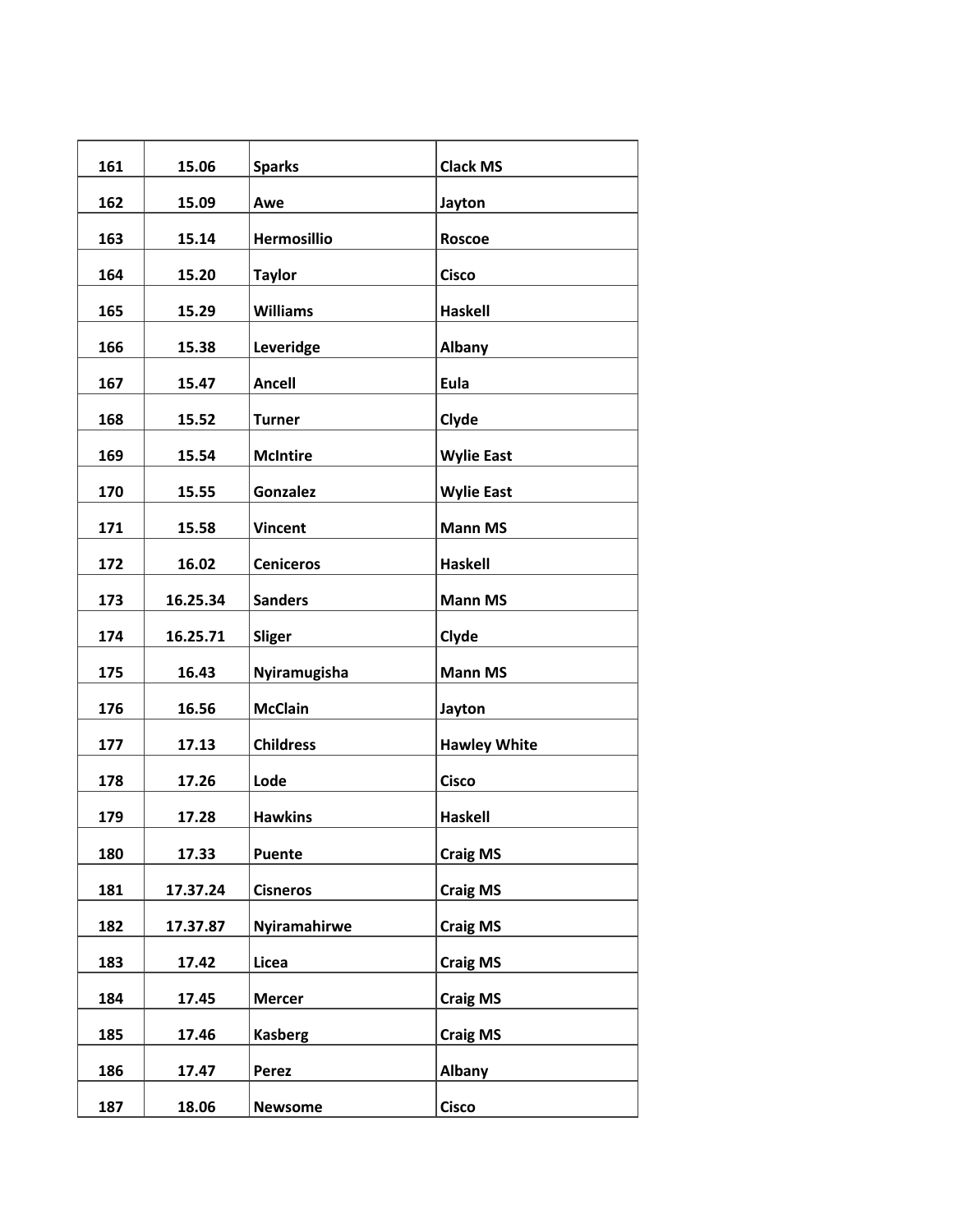| 188 | 18.08 | Ortega         | <b>Mann MS</b>    |  |
|-----|-------|----------------|-------------------|--|
| 189 | 18.11 | <b>Tepe</b>    | Eula              |  |
| 190 | 18.13 | Sloan          | Roscoe            |  |
| 191 | 18.30 | <b>Collums</b> | <b>Madison MS</b> |  |
| 192 | 19.02 | <b>Holmes</b>  | Haskell           |  |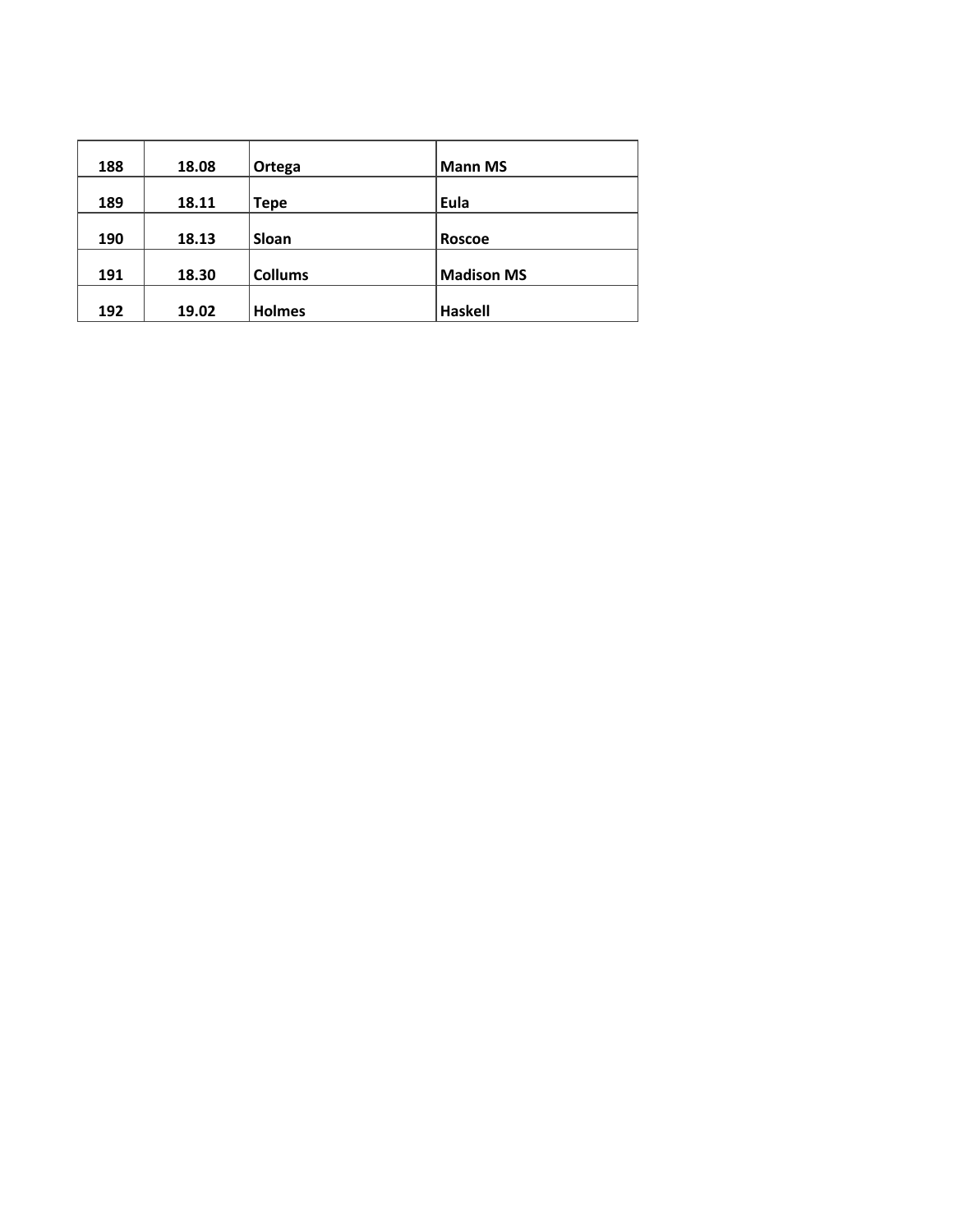### **8th Grade Girls**

| <b>Place</b> | <b>TIme</b> | <b>Last Name</b>  | <b>School</b>     |
|--------------|-------------|-------------------|-------------------|
| 1            | 8.11        | <b>Murray</b>     | Mann              |
| $\mathbf{2}$ | 8.17        | Chisum            | Jayton            |
| 3            | 8.30        | <b>Nail</b>       | Jayton            |
| 4            | 8.40        | <b>King</b>       | <b>Jim Ned</b>    |
| 5            | 8.44        | <b>Skelton</b>    | Haskell           |
| 6            | 8.54        | Jones             | <b>Jim Ned</b>    |
| 7            | 8.56        | <b>Billington</b> | Haskell           |
| 8            | 9.00        | <b>Ornelas</b>    | Roscoe            |
| 9            | 9.02        | Harle             | <b>Jim Ned</b>    |
| 10           | 9.08        | Carr              | Clyde             |
| 11           | 9.09        | Cunningham        | <b>Eastland</b>   |
| 12           | 9.26        | <b>Navarrette</b> | <b>Merkel</b>     |
| 13           | 9.28.06     | <b>Allen</b>      | <b>Wylie East</b> |
| 14           | 9.28.53     | Kabasinguzi       | Mann              |
| 15           | 9.29        | Rodriguez         | <b>Roscoe</b>     |
| 16           | 9.38        | <b>Muehlstein</b> | <b>Stamford</b>   |
| 17           | 9.40        | Lefevre           | <b>Stamford</b>   |
| 18           | 9.48        | <b>Forrester</b>  | <b>Cisco</b>      |
| 19           | 9.50        | <b>Elder</b>      | Coleman           |
| 20           | 9.55.50     | <b>Calvillo</b>   | <b>Craig</b>      |
| 21           | 9.55.88     | <b>Elliott</b>    | <b>Miles</b>      |
| 22           | 9.59        | Crain             | Highland          |
| 23           | 10.06       | <b>Burks</b>      | <b>Jim Ned</b>    |
| 24           | 10.07       | <b>Shipp</b>      | <b>Stamford</b>   |
| 25           | 10.11.47    | <b>Austin</b>     | <b>Haskell</b>    |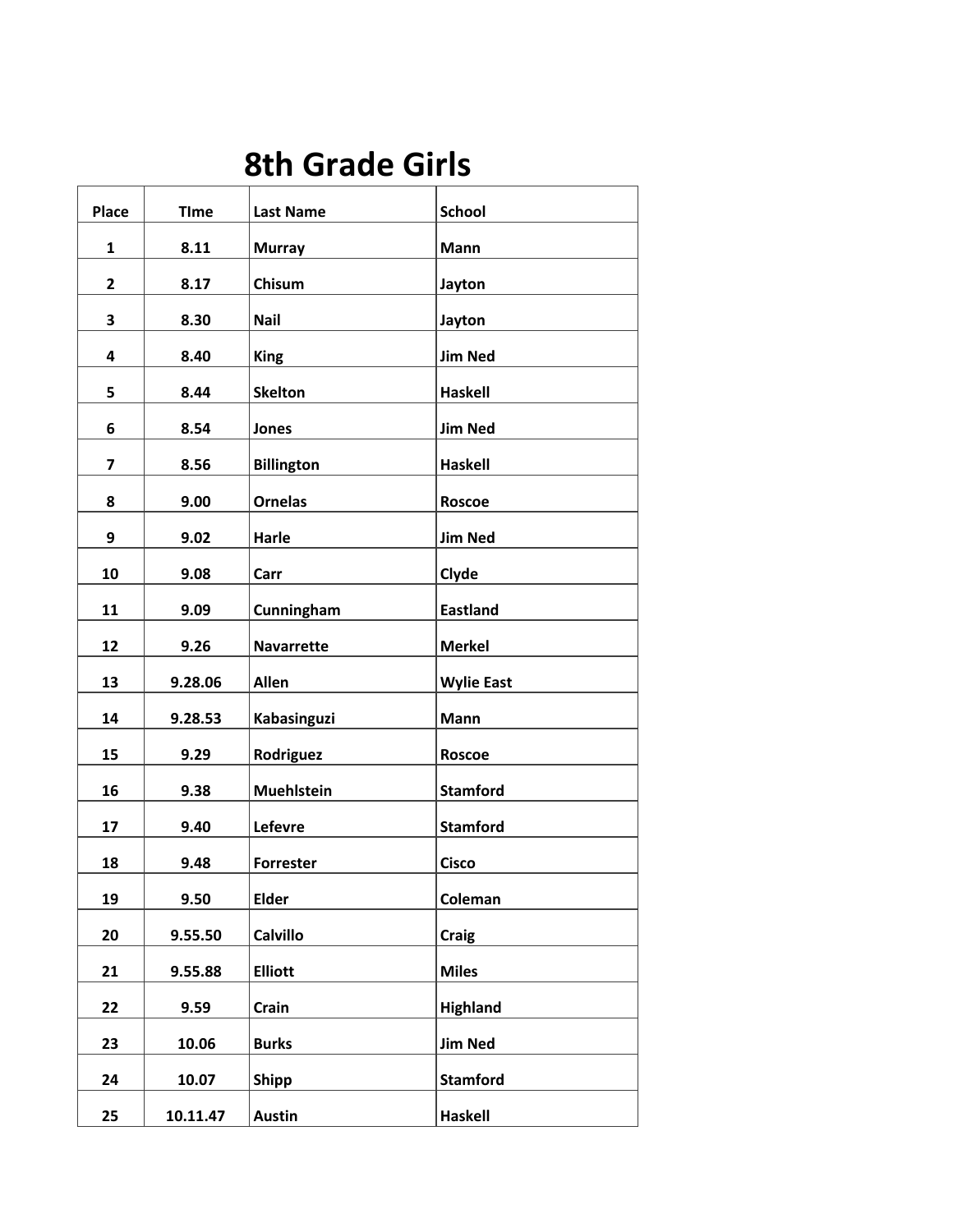| 26 | 10.11.94 | Camacho         | <b>Haskell</b>      |
|----|----------|-----------------|---------------------|
| 27 | 10.13    | <b>Adams</b>    | <b>Merkel</b>       |
| 28 | 10.18    | <b>Cecil</b>    | <b>Craig</b>        |
| 29 | 10.19    | <b>Martin</b>   | Clyde               |
| 30 | 10.22    | Ainsworth       | <b>Eastland</b>     |
| 31 | 10.25    | <b>Brunson</b>  | <b>Cisco</b>        |
| 32 | 10.26.28 | Alcantar        | <b>Madison</b>      |
| 33 | 10.26.85 | Cooley          | Clyde               |
| 34 | 10.27.43 | <b>Russell</b>  | Albany              |
| 35 | 10.27.96 | <b>Ivey</b>     | <b>Miles</b>        |
| 36 | 10.28    | Horne           | Coleman             |
| 37 | 10.29    | Guzman          | <b>Mann</b>         |
| 38 | 10.30    | <b>Idris</b>    | Mann                |
| 39 | 10.32.25 | <b>Hatchett</b> | Albany              |
| 40 | 10.32.75 | <b>Harrison</b> | Jayton              |
| 41 | 10.33    | <b>Phariss</b>  | Clyde               |
| 42 | 10.34    | Scarborough     | <b>Merkel</b>       |
| 43 | 10.35    | <b>Sorensen</b> | <b>Wylie West</b>   |
| 44 | 10.36    | Long            | <b>Cross Plains</b> |
| 45 | 10.37    | Sylva           | <b>Craig</b>        |
| 46 | 10.38    | <b>Morales</b>  | <b>Merkel</b>       |
| 47 | 10.39    | <b>Edgar</b>    | Albany              |
| 48 | 10.40    | <b>Bermea</b>   | <b>Merkel</b>       |
| 49 | 10.41    | <b>Chavez</b>   | Mann                |
| 50 | 10.42    | <b>Bowser</b>   | Mann                |
| 51 | 10.43    | <b>Jarvis</b>   | <b>Clack</b>        |
| 52 | 10.48    | <b>Edwards</b>  | <b>Stamford</b>     |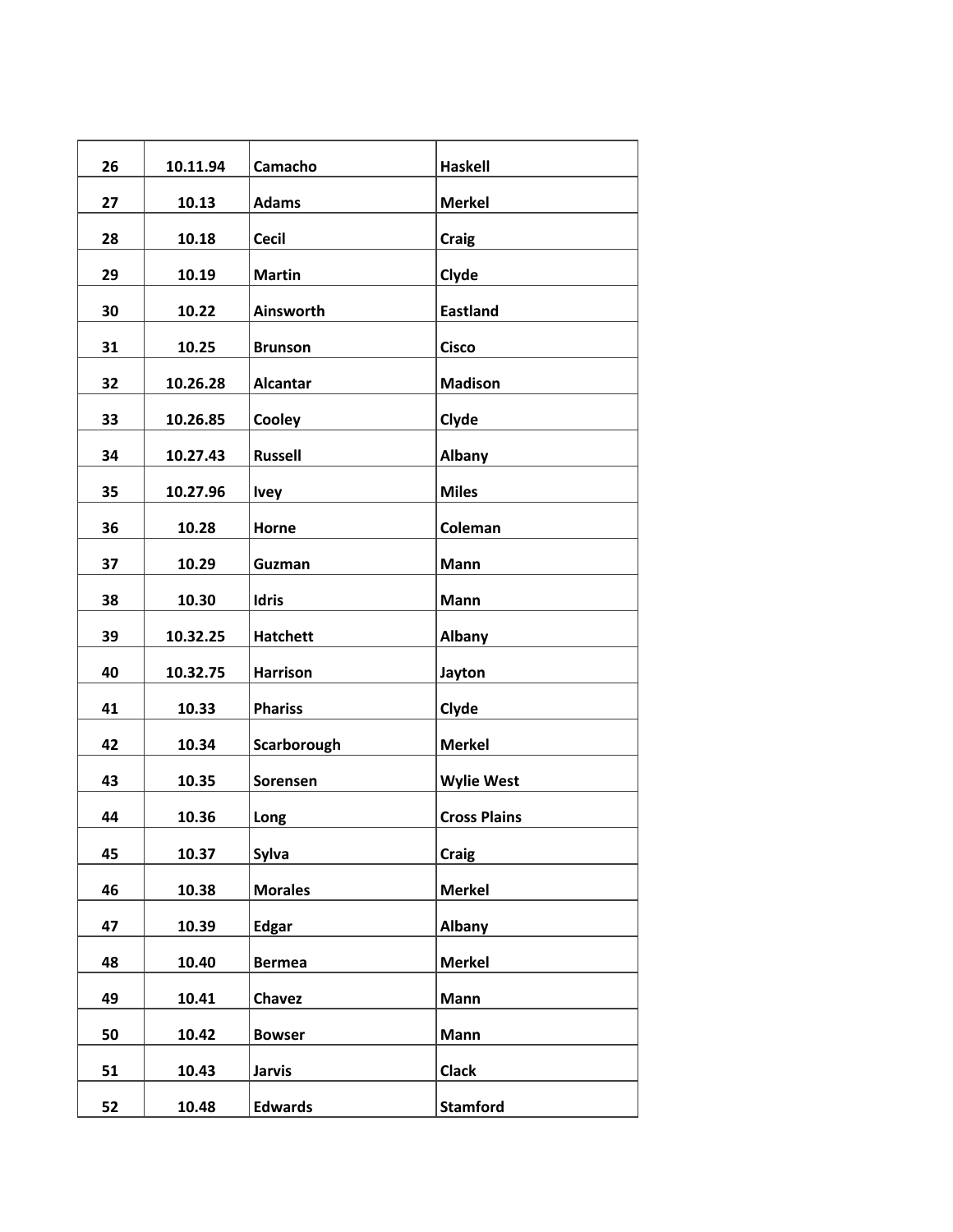| 53 | 10.50    | <b>Baker</b>    | <b>Cisco</b>        |
|----|----------|-----------------|---------------------|
| 54 | 10.51.38 | Lofton          | <b>Madison</b>      |
| 55 | 10.51.86 | <b>King</b>     | <b>Cross Plains</b> |
| 56 | 10.53    | <b>Barnett</b>  | Clyde               |
| 57 | 10.54    | <b>Peeples</b>  | Mann                |
| 58 | 10.57    | Hogue           | <b>Cisco</b>        |
| 59 | 10.58    | <b>Aguilar</b>  | <b>Roscoe</b>       |
| 60 | 11.00    | Hale            | Coleman             |
| 61 | 11.01    | Holson          | <b>Albany</b>       |
| 62 | 11.06    | Perez           | <b>Craig</b>        |
| 63 | 11.09.00 | Wilcoxen        | Clyde               |
| 64 | 11.09.59 | <b>Trammell</b> | <b>Cisco</b>        |
| 65 | 11.10    | Huerta          | <b>Merkel</b>       |
| 66 | 11.11    | <b>McGee</b>    | <b>Craig</b>        |
| 67 | 11.13.00 | <b>Bean</b>     | <b>Madison</b>      |
| 68 | 11.13.63 | <b>Chavez</b>   | <b>Madison</b>      |
| 69 | 11.14    | <b>Hoadley</b>  | <b>Stamford</b>     |
| 70 | 11.15    | <b>Hatley</b>   | <b>Stamford</b>     |
| 71 | 11.16.22 | <b>Wediking</b> | <b>Cross Plains</b> |
| 72 | 11.16.78 | Andruch         | <b>Stamford</b>     |
| 73 | 11.17    | Fritze          | <b>Miles</b>        |
| 74 | 11.18    | <b>Jeffrey</b>  | <b>Trent</b>        |
| 75 | 11.19    | <b>Moore</b>    | <b>Cisco</b>        |
| 76 | 11.21    | <b>Reeves</b>   | <b>Highland</b>     |
| 77 | 11.26    | <b>Taylor</b>   | <b>Cross Plains</b> |
| 78 | 11.28    | <b>Williams</b> | Haskell             |
| 79 | 11.29    | Zuniga          | Mann                |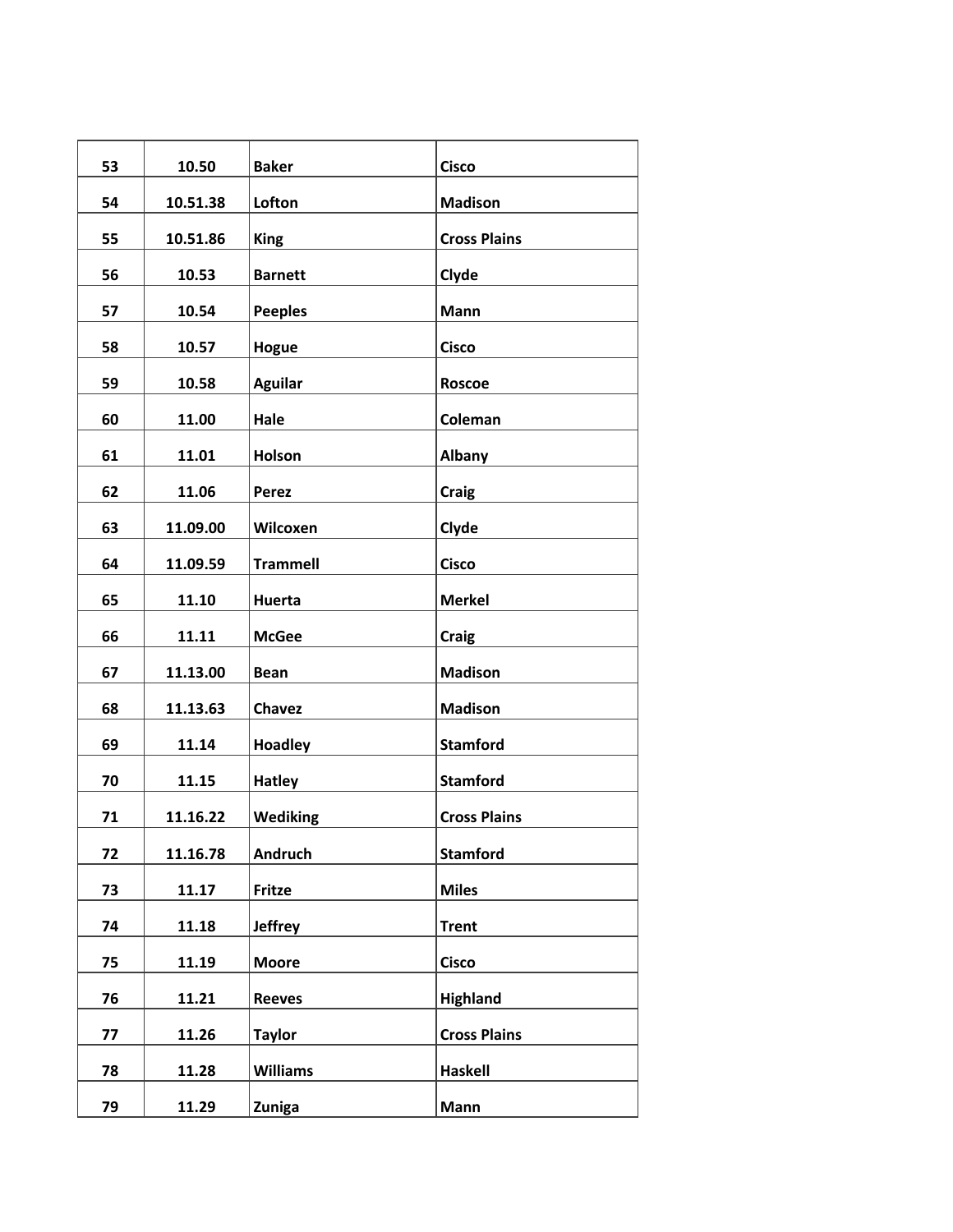| 80  | 11.30.16 | Garrett          | <b>Merkel</b>       |
|-----|----------|------------------|---------------------|
| 81  | 11.30.78 | <b>Arnold</b>    | <b>Cisco</b>        |
| 82  | 11.31    | Newman           | Eula                |
| 83  | 11.32    | <b>Rosales</b>   | Coleman             |
| 84  | 11.33    | <b>Delagarza</b> | <b>Craig</b>        |
| 85  | 11.37    | House            | <b>Cisco</b>        |
| 86  | 11.38    | <b>Williams</b>  | <b>Mann</b>         |
| 87  | 11.39    | <b>Nickerson</b> | <b>Cross Plains</b> |
| 88  | 11.40    | <b>Kitner</b>    | Jayton              |
| 89  | 11.42    | Lackey           | Jayton              |
| 90  | 11.44    | Guy              | <b>Clack</b>        |
| 91  | 11.45    | Koslan           | <b>Craig</b>        |
| 92  | 11.46    | <b>Urrabazo</b>  | <b>Craig</b>        |
| 93  | 11.48    | Guy N            | <b>Clack</b>        |
| 94  | 11.50    | <b>Caldwell</b>  | Clyde               |
| 95  | 11.52    | <b>Baker</b>     | Highland            |
| 96  | 11.55    | <b>Nelson</b>    | <b>Eastland</b>     |
| 97  | 11.57.28 | Rumsey           | <b>Wylie East</b>   |
| 98  | 11.57.81 | Hudspeth         | Clyde               |
| 99  | 12.05    | <b>Williams</b>  | <b>Haskell</b>      |
| 100 | 12.07    | Jackson          | Roscoe              |
| 101 | 12.11    | <b>Bennett</b>   | Craig               |
| 102 | 12.18    | <b>Millette</b>  | Eula                |
| 103 | 12.20    | Reyna            | Mann                |
| 104 | 12.21    | Richardson       | Hawley              |
| 105 | 12.22.06 | Reese            | Mann                |
| 106 | 12.22.69 | <b>Cress</b>     | <b>Jim Ned</b>      |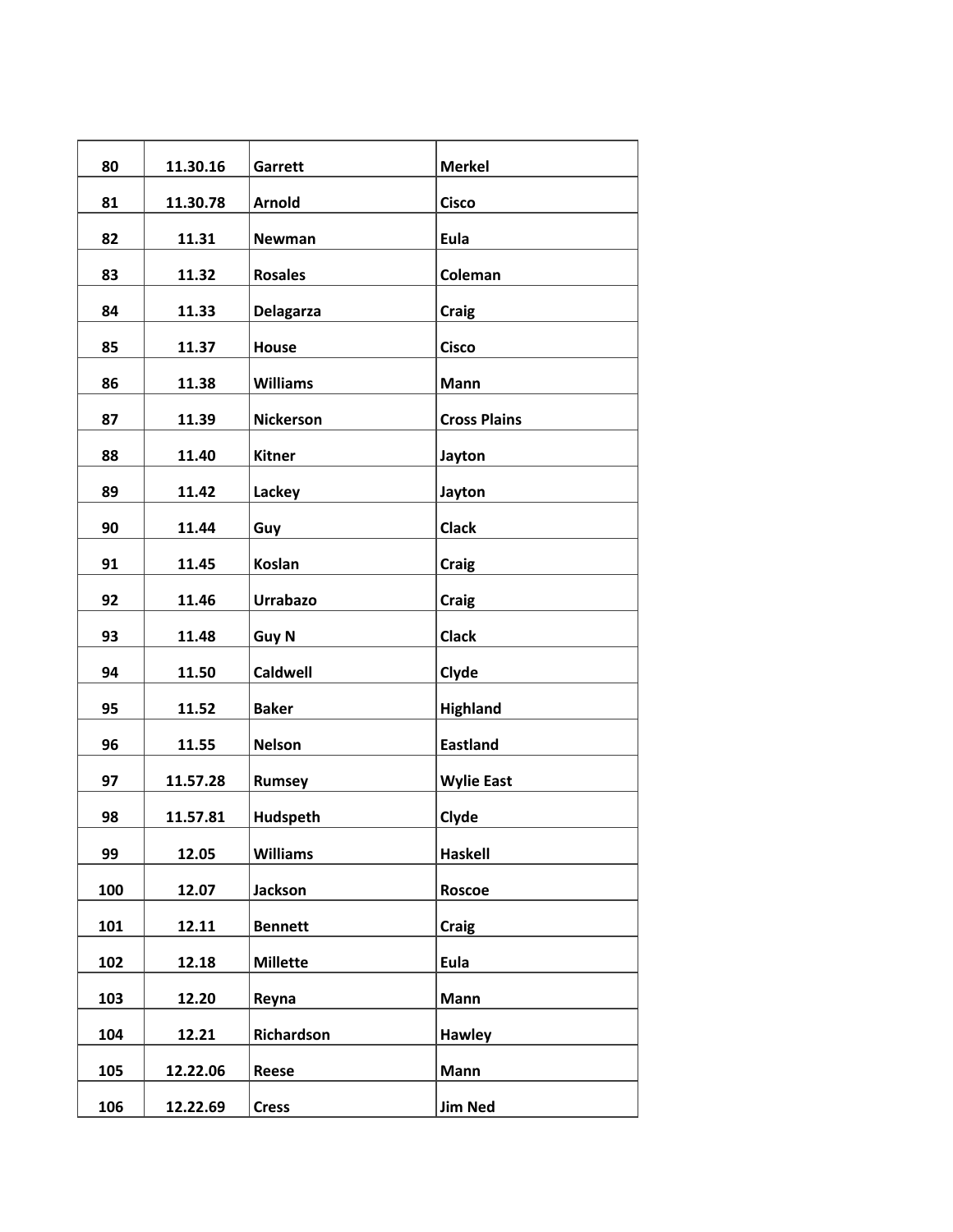| 107 | 12.23    | <b>Cummings</b>   | <b>Jim Ned</b>      |
|-----|----------|-------------------|---------------------|
| 108 | 12.24.15 | <b>Ceballos</b>   | Mann                |
| 109 | 12.24.78 | <b>DeLeon</b>     | <b>Mann</b>         |
| 110 | 12.39.06 | Rouch             | <b>Rising Star</b>  |
| 111 | 12.39.82 | <b>Brown</b>      | <b>Craig</b>        |
| 112 | 12.43    | <b>Salinaz</b>    | Coleman             |
| 113 | 12.45    | <b>Danner</b>     | <b>Roscoe</b>       |
| 114 | 12.46.03 | Arnold            | <b>Cisco</b>        |
| 115 | 12.46.53 | <b>Taft</b>       | <b>Merkel</b>       |
| 116 | 12.54    | <b>Polnack</b>    | <b>Highland</b>     |
| 117 | 13.03    | Garcia            | Rule                |
| 118 | 13.11    | Chapman           | Craig               |
| 119 | 13.12    | Longbine          | <b>Roscoe</b>       |
| 120 | 13.13    | <b>Elmore</b>     | <b>Roscoe</b>       |
| 121 | 13.15    | <b>Brazee</b>     | <b>Hawley</b>       |
| 122 | 13.18    | Loudermilk        | <b>Craig</b>        |
| 123 | 13.19    | <b>Taylor</b>     | <b>Mann</b>         |
| 124 | 13.20    | <b>Justiss</b>    | <b>Trent</b>        |
| 125 | 13.22    | <b>Cardenas</b>   | <b>Craig</b>        |
| 126 | 13.26    | <b>Rifile</b>     | <b>Madison</b>      |
| 127 | 13.28    | <b>Alaniz</b>     | Mann                |
| 128 | 13.29    | <b>Brooks</b>     | <b>Wylie East</b>   |
| 129 | 13.31    | Ayala             | <b>Wylie East</b>   |
| 130 | 13.32    | <b>Hutton</b>     | <b>Cross Plains</b> |
| 131 | 13.34    | <b>Guttierrez</b> | <b>Miles</b>        |
| 132 | 13.37    | <b>Bankhead</b>   | <b>Highland</b>     |
| 133 | 13.46    | Johnson           | Eula                |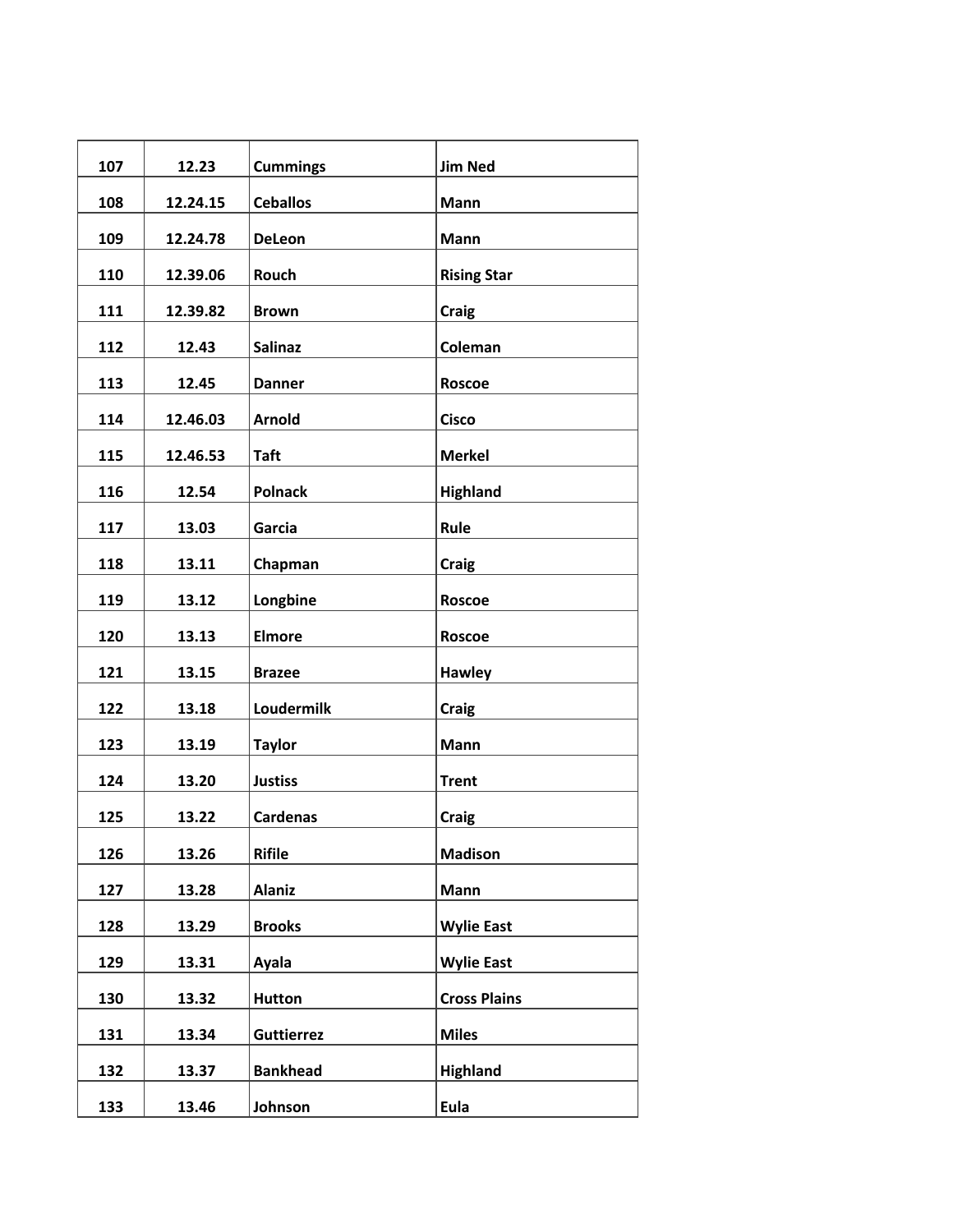| 134 | 13.48 | <b>Starks</b>    | <b>Craig</b>         |
|-----|-------|------------------|----------------------|
| 135 | 13.53 | Herrera          | <b>Madison</b>       |
| 136 | 13.55 | <b>Watts</b>     | <b>Craig</b>         |
| 137 | 14.01 | Isanogle         | <b>Cisco</b>         |
| 138 | 14.04 | <b>Stout</b>     | <b>Haskell</b>       |
| 139 | 14.06 | <b>Boivert</b>   | <b>Craig</b>         |
| 140 | 14.09 | <b>Martinez</b>  | <b>Madison</b>       |
| 141 | 14.14 | <b>Tumlinson</b> | <b>Merkel</b>        |
| 142 | 14.16 | Doan             | <b>Merkel</b>        |
| 143 | 14.19 | Wooton           | <b>Cisco</b>         |
| 144 | 14.40 | Cox              | Coleman              |
| 145 | 15.05 | <b>Meyers</b>    | <b>Miles</b>         |
| 146 | 15.13 | Heckathorn       | <b>Craig</b>         |
| 147 | 15.14 | Rivera           | <b>Craig</b>         |
| 148 | 15.49 | Gilman           | Hawley               |
| 149 | 16.11 | <b>Hafner</b>    | Clyde                |
| 150 | 16.13 | Garcia           | <b>Mann</b>          |
| 151 | 16.17 | Payne            | Clyde                |
| 152 | 16.35 | Garrison         | <b>Colorado City</b> |
| 153 | 16.36 | Lewis            | <b>Trent</b>         |
| 154 | 16.39 | <b>Sutton</b>    | <b>Cross Plains</b>  |
| 155 | 16.40 | <b>Rogers</b>    | Clyde                |
| 156 | 16.41 | Wright           | <b>Clack</b>         |
| 157 | 17.03 | <b>Bristow</b>   | Eula                 |
| 158 | 17.53 | <b>Dillare</b>   | <b>Cross Plains</b>  |
| 159 | 17.54 | <b>Michel</b>    | Mann                 |
| 160 | 18.00 | <b>Collins</b>   | <b>Craig</b>         |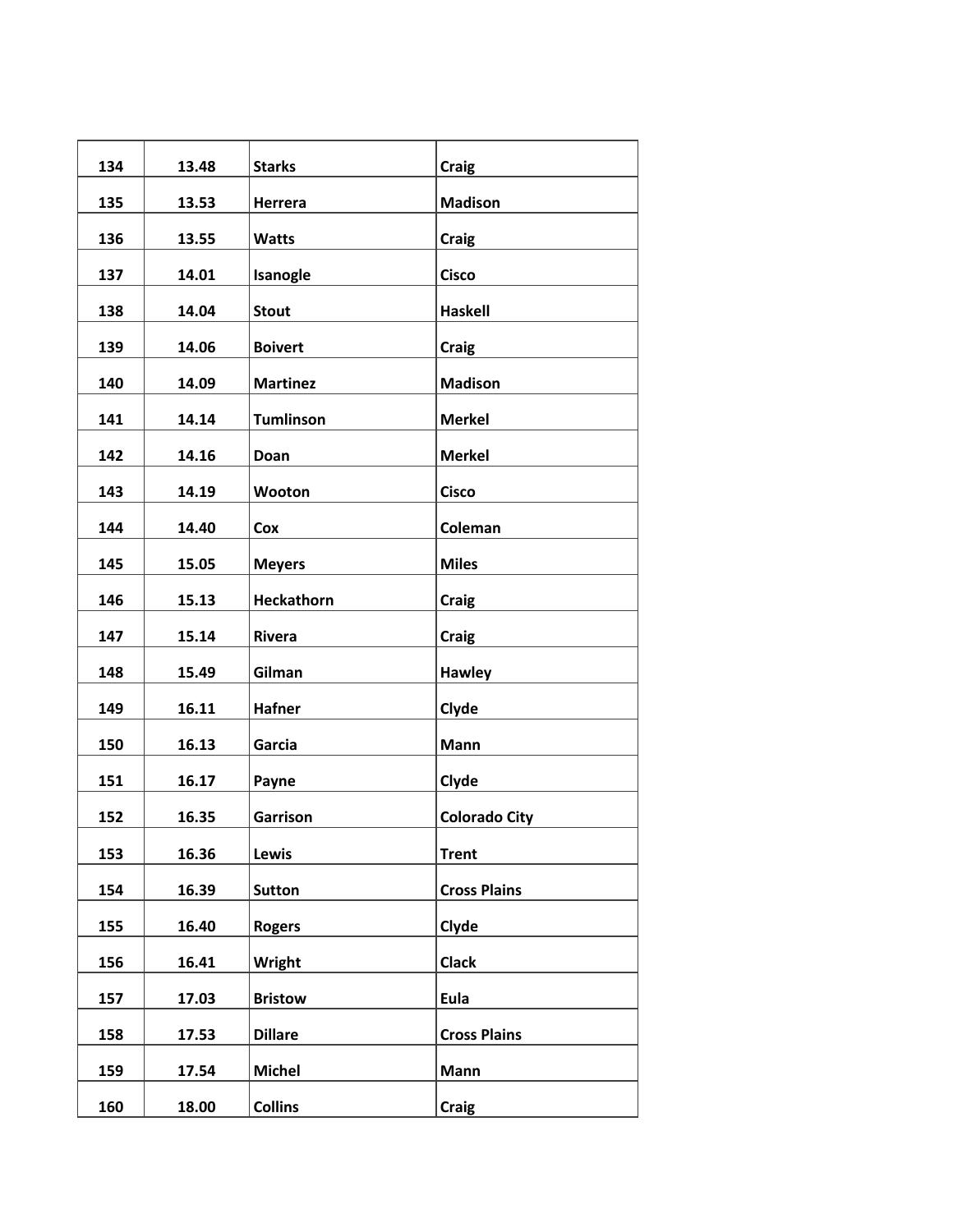| 161 | 18.11 | Gillam          | <b>Cross Plains</b> |
|-----|-------|-----------------|---------------------|
| 162 | 18.13 | <b>Austin</b>   | <b>Clack</b>        |
| 163 | 18.15 | <b>Allison</b>  | <b>Cross Plains</b> |
| 164 | 18.25 | <b>Burnside</b> | <b>Madison</b>      |
| 165 | 18.35 | <b>Mathis</b>   | <b>Madison</b>      |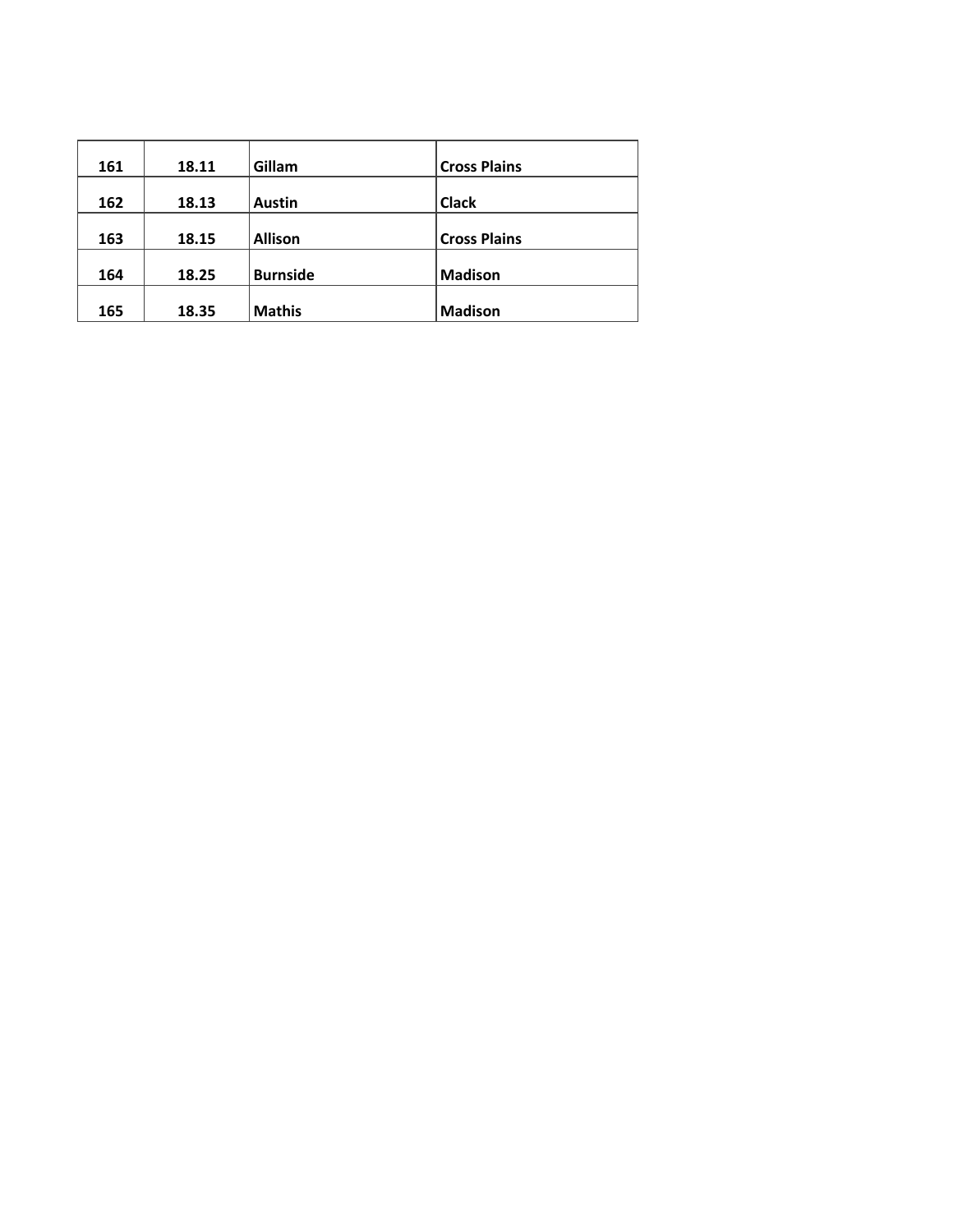# **JH Boys**

| <b>Place</b>   | <b>Time</b>                                                         | <b>Last Name</b>                                                                 | <b>School</b>                                                                                                                                       |
|----------------|---------------------------------------------------------------------|----------------------------------------------------------------------------------|-----------------------------------------------------------------------------------------------------------------------------------------------------|
|                |                                                                     |                                                                                  |                                                                                                                                                     |
| $\mathbf{1}$   | 7.15                                                                | <b>Villa</b>                                                                     | <b>Mann MS</b>                                                                                                                                      |
| $\overline{2}$ | 7.37                                                                | <b>Stone</b>                                                                     | <b>Wylie East</b>                                                                                                                                   |
| 3              | 7.43                                                                | <b>Bryan</b>                                                                     | <b>Jim Ned</b>                                                                                                                                      |
| 4              | 7.44                                                                |                                                                                  | <b>Jim Ned</b>                                                                                                                                      |
|                |                                                                     |                                                                                  | <b>Craig MS</b>                                                                                                                                     |
|                |                                                                     |                                                                                  | Eula                                                                                                                                                |
|                |                                                                     |                                                                                  | <b>Jim Ned</b>                                                                                                                                      |
|                |                                                                     |                                                                                  |                                                                                                                                                     |
|                |                                                                     |                                                                                  | <b>Highland</b>                                                                                                                                     |
|                |                                                                     |                                                                                  | <b>Mann MS</b>                                                                                                                                      |
| 10             | 8.18                                                                | <b>Hicks</b>                                                                     | <b>Eastland</b>                                                                                                                                     |
| 11             | 8.19.18                                                             | Obregon                                                                          | <b>Clack MS</b>                                                                                                                                     |
| 12             | 8.19.72                                                             | <b>Castillo</b>                                                                  | <b>Madison MS</b>                                                                                                                                   |
| 13             | 8.22                                                                | Gooding                                                                          | <b>Jim Ned</b>                                                                                                                                      |
| 14             | 8.23                                                                | <b>Duenez</b>                                                                    | <b>Colorado City</b>                                                                                                                                |
| 15             | 8.30                                                                | <b>Albrecht</b>                                                                  | <b>Cross Plains</b>                                                                                                                                 |
|                |                                                                     |                                                                                  | Clyde                                                                                                                                               |
|                |                                                                     |                                                                                  | Clyde                                                                                                                                               |
|                |                                                                     |                                                                                  | <b>Mann MS</b>                                                                                                                                      |
|                |                                                                     |                                                                                  | <b>Eastland</b>                                                                                                                                     |
|                |                                                                     |                                                                                  |                                                                                                                                                     |
| 20             | 8.35                                                                | Golson                                                                           | <b>Jim Ned</b>                                                                                                                                      |
| 21             | 8.40                                                                | <b>Book</b>                                                                      | <b>Miles</b>                                                                                                                                        |
| 22             | 8.42                                                                | Guffey                                                                           | <b>Jim Ned</b>                                                                                                                                      |
| 23             | 8.48                                                                | <b>Tellez</b>                                                                    | <b>Craig MS</b>                                                                                                                                     |
| 24             | 8.49                                                                | Carr                                                                             | Clyde                                                                                                                                               |
| 25             | 8.54                                                                | <b>Stephens</b>                                                                  | <b>Jim Ned</b>                                                                                                                                      |
|                | 5<br>6<br>$\overline{\mathbf{z}}$<br>8<br>9<br>16<br>17<br>18<br>19 | 7.55<br>7.56<br>8.00.00<br>8.00.69<br>8.10<br>8.31.22<br>8.31.69<br>8.33<br>8.34 | <b>Stephens</b><br><b>Alcantar</b><br>Gray<br><b>Harbuck</b><br><b>Jeffrey</b><br>Padon<br><b>Peredes</b><br>Louder<br><b>Howie</b><br><b>Clark</b> |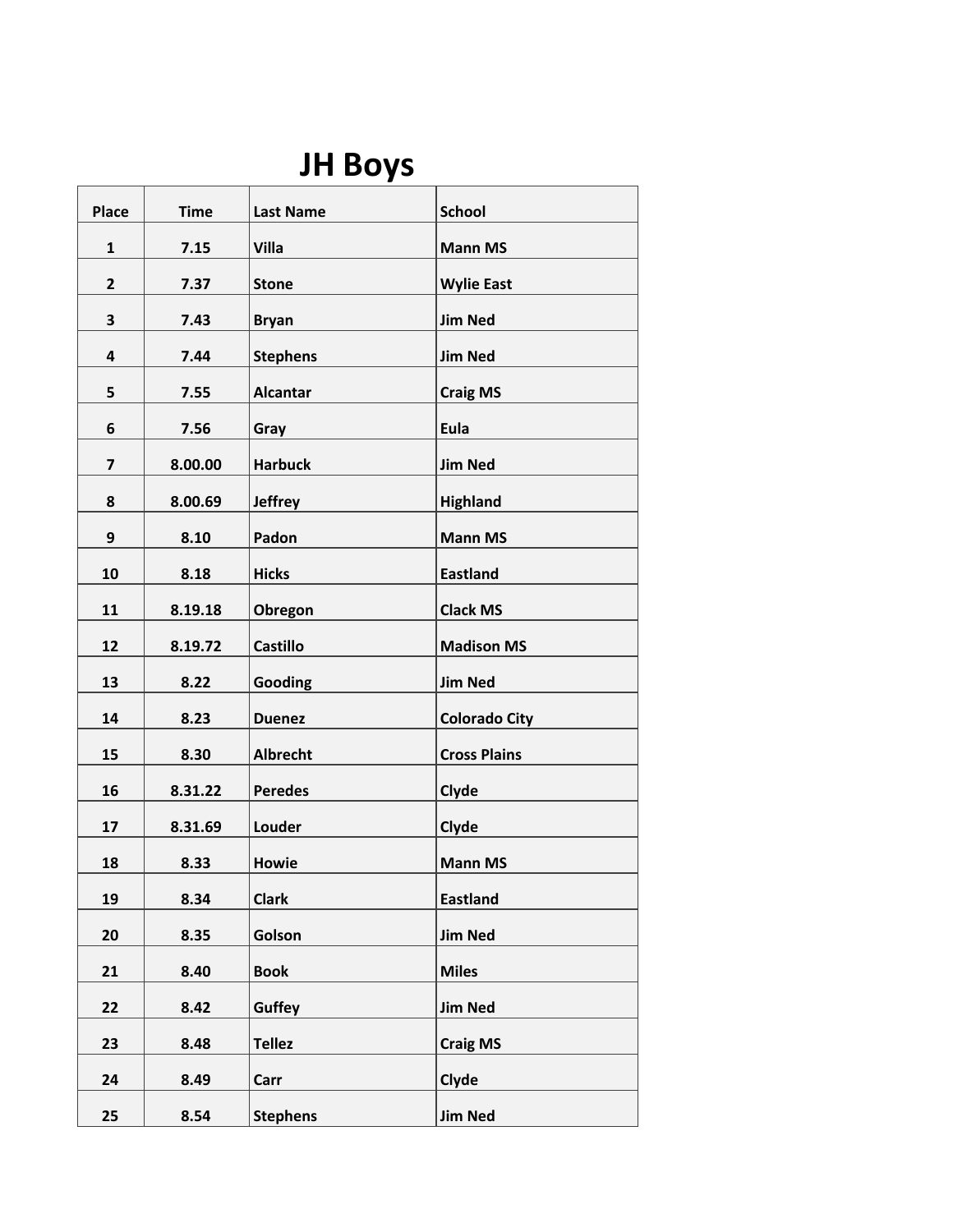| 26 | 8.55    | Ramirez           | Coleman            |
|----|---------|-------------------|--------------------|
| 27 | 8.56.40 | <b>Gutierrez</b>  | <b>Madison MS</b>  |
| 28 | 8.56.88 | <b>Finley</b>     | <b>Mann MS</b>     |
| 29 | 8.57    | Wheeler           | Albany             |
| 30 | 8.58    | Olney             | <b>Hawley</b>      |
| 31 | 9.02    | <b>Higgins</b>    | <b>Cisco</b>       |
| 32 | 9.05    | <b>Seekins</b>    | <b>Craig MS</b>    |
| 33 | 9.06    | Jones             | <b>Merkel</b>      |
| 34 | 9.09    | <b>Byiringiro</b> | <b>Mann MS</b>     |
| 35 | 9.10    | <b>Reece</b>      | <b>Mann MS</b>     |
| 36 | 9.12    | <b>Higgins</b>    | <b>Cisco</b>       |
| 37 | 9.14    | <b>Franklin</b>   | Eula               |
| 38 | 9.15.01 | Garrett           | Coleman            |
| 39 | 9.15.97 | <b>Fitzgerald</b> | <b>Jim Ned</b>     |
| 40 | 9.17    | <b>Soliz</b>      | <b>Mann MS</b>     |
| 41 | 9.19    | Cavenaugh         | Coleman            |
| 42 | 9.20    | Lawrence          | <b>Rising Star</b> |
| 43 | 9.26    | <b>Bright</b>     | <b>Craig MS</b>    |
| 44 | 9.27    | Rainwater         | <b>Mann MS</b>     |
| 45 | 9.32    | Smith             | <b>Craig MS</b>    |
| 46 | 9.34    | <b>Collins</b>    | Jayton             |
| 47 | 9.35    | Rose              | Eula               |
| 48 | 9.37    | <b>Olivera</b>    | Rule               |
| 49 | 9.39    | <b>Meade</b>      | <b>Miles</b>       |
| 50 | 9.41    | <b>Bankhead</b>   | Highland           |
| 51 | 9.42    | Johnson           | Eula               |
| 52 | 9.43    | <b>McBride</b>    | <b>Jim Ned</b>     |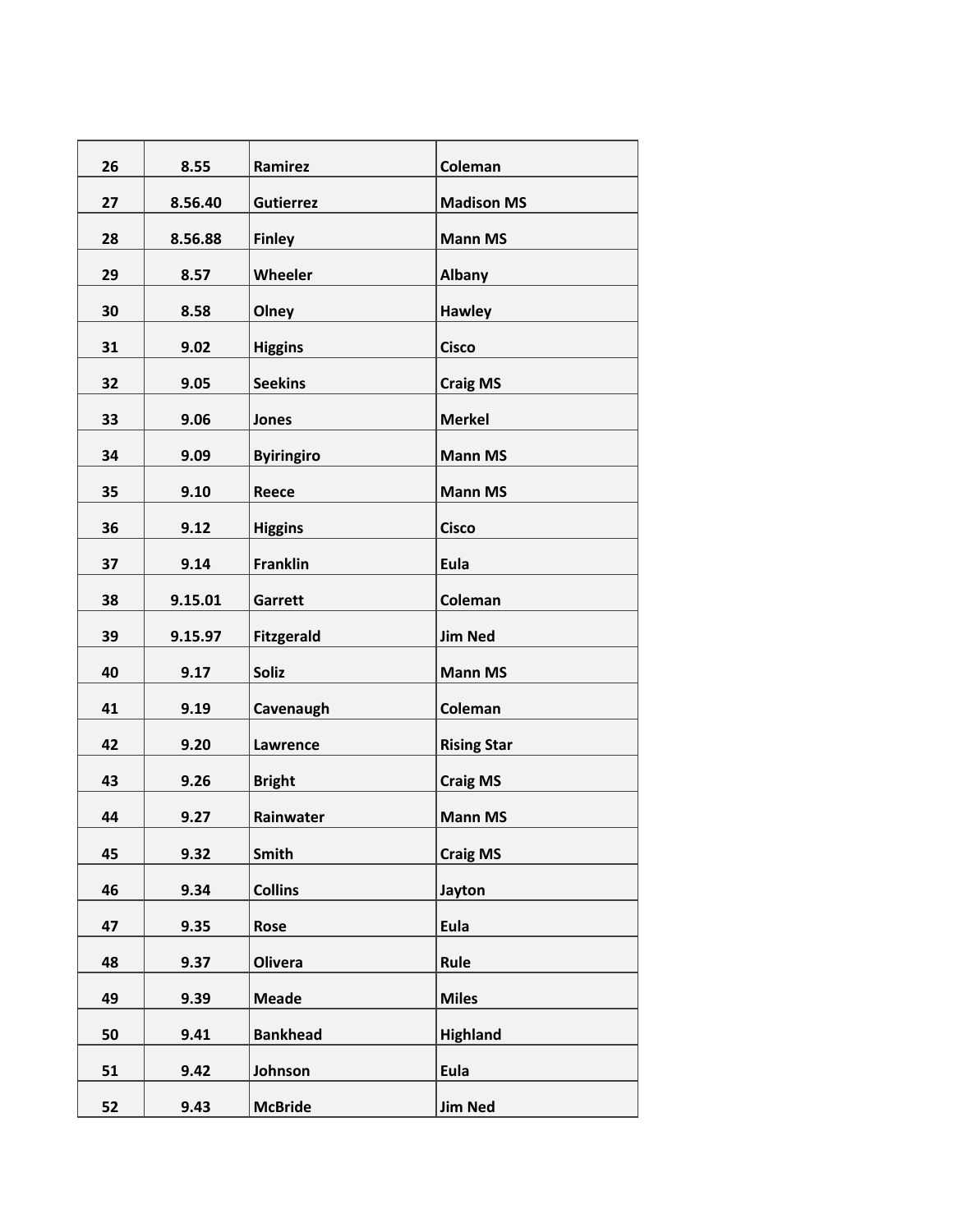| 53 | 9.44    | <b>Manzie</b>    | <b>Mann MS</b>      |
|----|---------|------------------|---------------------|
| 54 | 9.48    | <b>Moreau</b>    | <b>Madison MS</b>   |
| 55 | 9.51.16 | <b>Boyd</b>      | <b>Craig MS</b>     |
| 56 | 9.51.91 | <b>Farmer</b>    | <b>Craig MS</b>     |
| 57 | 9.53    | <b>Shepard</b>   | <b>Clack MS</b>     |
| 58 | 9.55    | <b>Arispe</b>    | Eula                |
| 59 | 9.56    | <b>Fortune</b>   | <b>Cross Plains</b> |
| 60 | 9.59    | <b>Flores</b>    | <b>Mann MS</b>      |
| 61 | 10.00   | <b>Cherry</b>    | <b>Clack MS</b>     |
| 62 | 10.01   | Wheeler          | <b>Cross Plains</b> |
| 63 | 10.02   | <b>Scoggin</b>   | <b>Craig MS</b>     |
| 64 | 10.04   | <b>Fairchild</b> | Albany              |
| 65 | 10.05   | <b>Sanford</b>   | Eula                |
| 66 | 10.08   | Anderson         | <b>Jim Ned</b>      |
| 67 | 10.09   | Galle            | <b>Wylie West</b>   |
| 68 | 10.10   | <b>Turrieta</b>  | <b>Clack MS</b>     |
| 69 | 10.11   | <b>Sikes</b>     | Coleman             |
| 70 | 10.12   | <b>Smalley</b>   | <b>Mann MS</b>      |
| 71 | 10.14   | <b>Ellis</b>     | <b>Wylie West</b>   |
| 72 | 10.15   | Herrera          | <b>Eastland</b>     |
| 73 | 10.16   | <b>Torres</b>    | <b>Miles</b>        |
| 74 | 10.17   | <b>Cambell</b>   | <b>Craig MS</b>     |
| 75 | 10.20   | Patanpatan       | <b>Hawley</b>       |
| 76 | 10.22   | Fish             | Clyde               |
| 77 | 10.23   | <b>Nguyen</b>    | <b>Craig MS</b>     |
| 78 | 10.24   | <b>Broadfoot</b> | Clyde               |
| 79 | 10.26   | <b>Wells</b>     | Clyde               |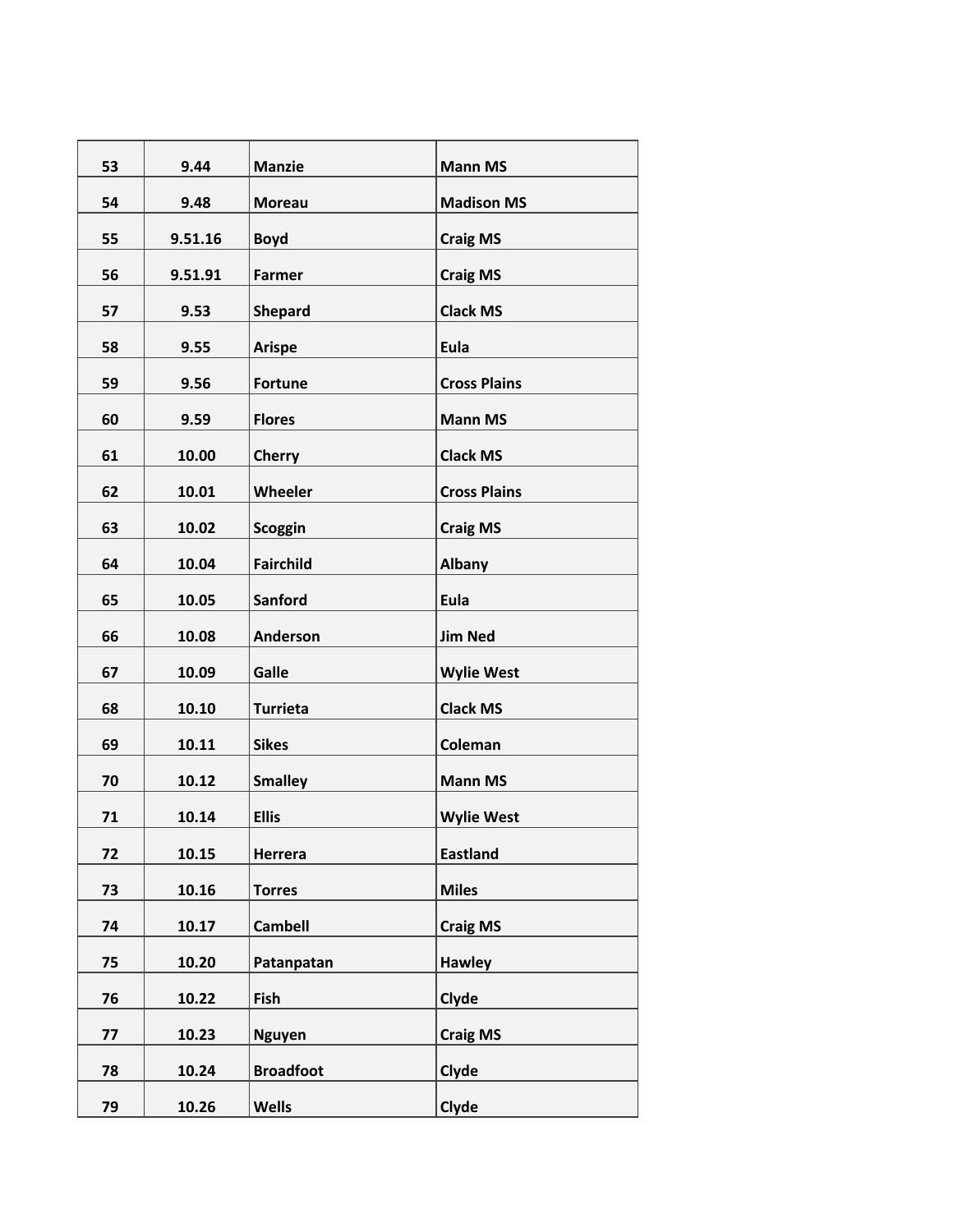| 80  | 10.27    | <b>Tetaj</b>      | <b>Clack MS</b>     |
|-----|----------|-------------------|---------------------|
| 81  | 10.29    | <b>Flores</b>     | <b>Clack MS</b>     |
| 82  | 10.30    | Ybarra            | Loraine             |
| 83  | 10.35.22 | Hoelscher         | <b>Miles</b>        |
| 84  | 10.35.88 | <b>Bearden</b>    | <b>Wylie West</b>   |
| 85  | 10.36    | Marquardt         | <b>Wylie West</b>   |
| 86  | 10.42    | Gaither           | <b>Craig MS</b>     |
| 87  | 10.44    | Reyna             | <b>Clack MS</b>     |
| 88  | 10.45    | <b>Clark</b>      | Coleman             |
| 89  | 10.46    | Lujan             | Lorraine            |
| 90  | 10.47    | <b>Salazar</b>    | <b>Mann MS</b>      |
| 91  | 10.54    | Ingram            | <b>Craig MS</b>     |
| 92  | 10.55    | Ratliff           | <b>Wylie West</b>   |
| 93  | 10.57    | <b>Kervin</b>     | <b>Mann MS</b>      |
| 94  | 10.58    | <b>Torres</b>     | <b>Miles</b>        |
| 95  | 10.59    | <b>Eddie</b>      | <b>Mann MS</b>      |
| 96  | 11.00    | <b>Croft</b>      | Coleman             |
| 97  | 11.01    | <b>Sands</b>      | <b>Craig MS</b>     |
| 98  | 11.03    | <b>Hamilton</b>   | <b>Clack MS</b>     |
| 99  | 11.06    | <b>Stawarczik</b> | Eula                |
| 100 | 11.07    | Patanpatan, K     | <b>Hawley</b>       |
|     |          | <b>Smith</b>      | Eula                |
| 101 | 11.08    |                   |                     |
| 102 | 11.11    | <b>Nickerson</b>  | <b>Cross Plains</b> |
| 103 | 11.12    | Abbe              | Clyde               |
| 104 | 11.13    | <b>Gonzales</b>   | <b>Madison MS</b>   |
| 105 | 11.18    | Windham           | Eula                |
| 106 | 11.19    | <b>Devora</b>     | <b>Mann MS</b>      |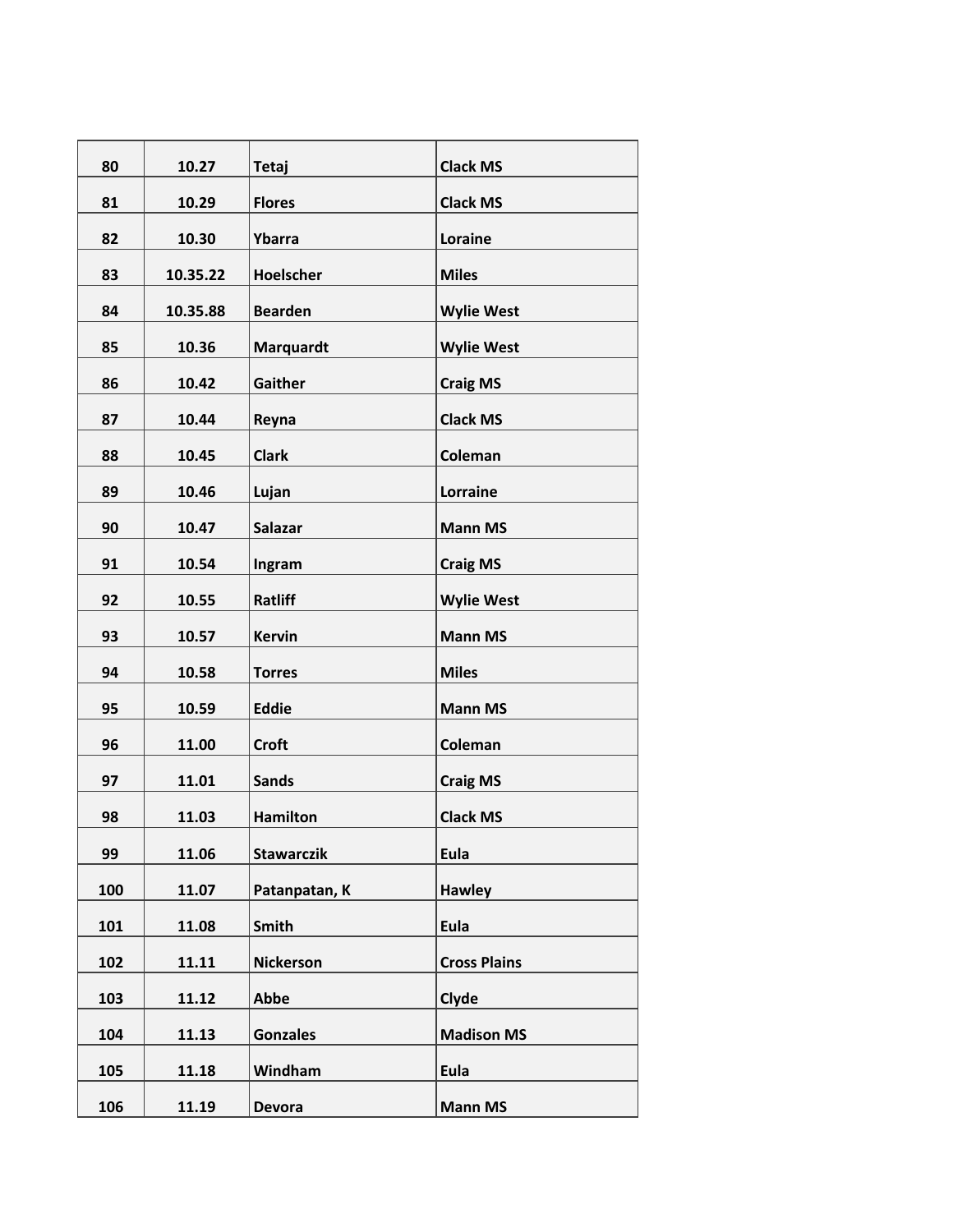| 107 | 11.21 | <b>Graves</b>    | <b>Miles</b>        |
|-----|-------|------------------|---------------------|
| 108 | 11.27 | Floyd            | Clyde               |
| 109 | 11.30 | Soto             | <b>Wylie West</b>   |
| 110 | 11.31 | <b>Tejeda</b>    | <b>Craig MS</b>     |
| 111 | 11.32 | <b>Parrish</b>   | Clyde               |
| 112 | 11.35 | <b>Martinez</b>  | <b>Jim Ned</b>      |
| 113 | 11.37 | Covington        | <b>Wylie East</b>   |
| 114 | 11.40 | <b>Calvillo</b>  | <b>Craig MS</b>     |
| 115 | 11.41 | <b>Molina</b>    | <b>Madison MS</b>   |
| 116 | 11.42 | Graham           | <b>Merkel</b>       |
| 117 | 11.44 | Lujan            | Loraine             |
| 118 | 11.45 | Williamson       | <b>Eastland</b>     |
| 119 | 11.46 | <b>Ruzicka</b>   | <b>Wylie East</b>   |
| 120 | 11.49 | Wyatt            | <b>Cross Plains</b> |
| 121 | 11.50 | <b>Dooly</b>     | <b>Madison MS</b>   |
| 122 | 11.51 | <b>Bible</b>     | <b>Craig MS</b>     |
| 123 | 11.54 | <b>Plait</b>     | Clyde               |
| 124 | 11.55 | <b>Hyde</b>      | <b>Wylie West</b>   |
| 125 | 11.56 | Ramon            | <b>Craig MS</b>     |
| 126 | 11.58 | <b>Scott</b>     | <b>Hawley</b>       |
| 127 | 12.00 | <b>Tyson</b>     | Coleman             |
| 128 | 12.01 | Graves, P        | <b>Miles</b>        |
| 129 | 12.02 | McClure, A       | <b>Jim Ned</b>      |
| 130 | 12.03 | Epperson         | Loraine             |
| 131 | 12.05 | Jefferson        | <b>Mann MS</b>      |
| 132 | 12.07 | <b>Thompson</b>  | <b>Craig MS</b>     |
| 133 | 12.11 | <b>Gutierrez</b> | <b>Madison MS</b>   |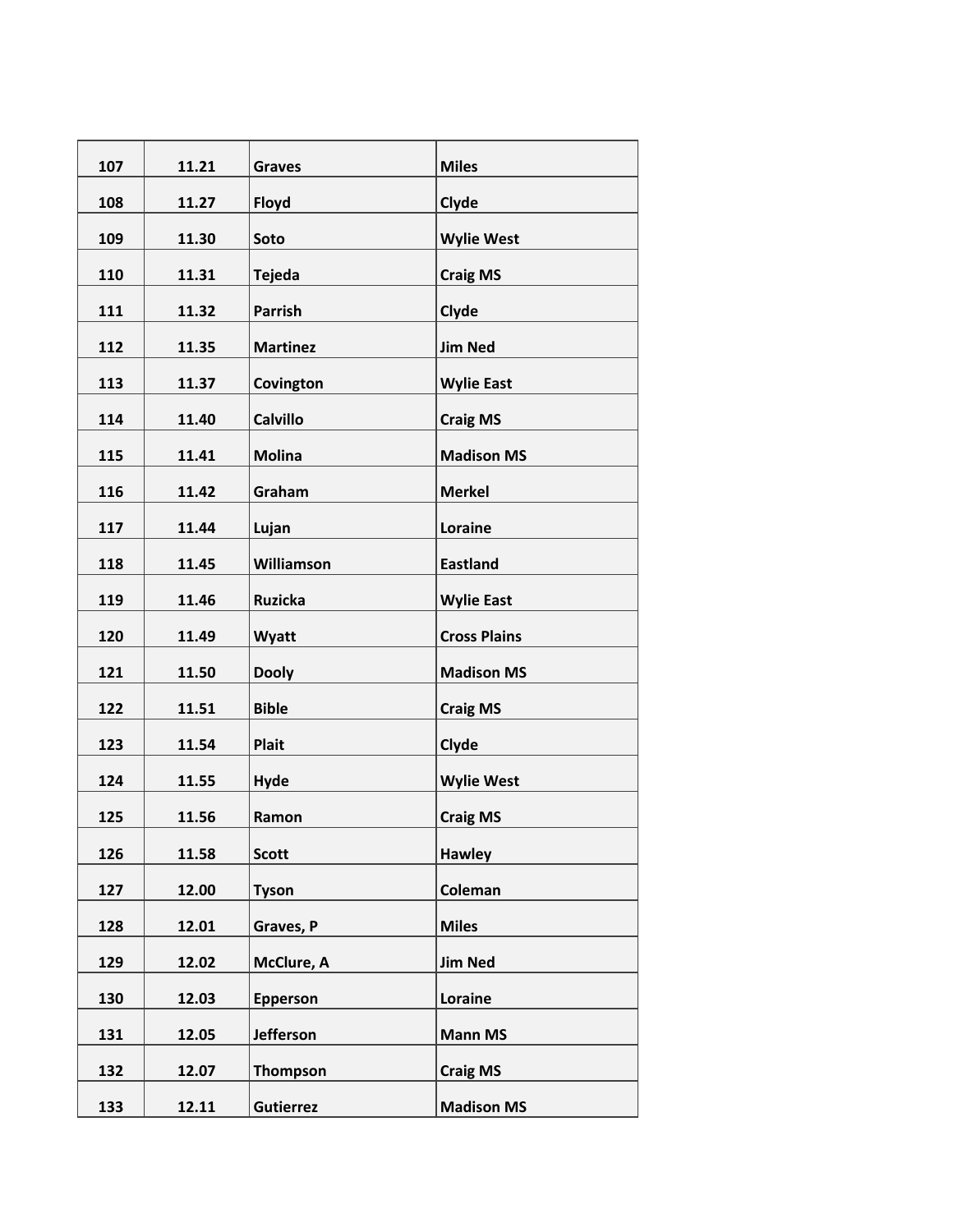| 134 | 12.14    | <b>Bowden</b>    | <b>Craig MS</b>     |
|-----|----------|------------------|---------------------|
| 135 | 12.15    | <b>Hoes</b>      | <b>Wylie West</b>   |
| 136 | 12.17    | <b>Abbas</b>     | <b>Clack MS</b>     |
| 137 | 12.23    | <b>McGinnis</b>  | <b>Clack MS</b>     |
| 138 | 12.24    | <b>Flanary</b>   | <b>Madison MS</b>   |
| 139 | 12.26    | <b>Kincaid</b>   | <b>Jim Ned</b>      |
| 140 | 12.28    | <b>Brossette</b> | <b>NBCA</b>         |
| 141 | 12.33    | <b>Stallings</b> | <b>Hawley</b>       |
| 142 | 12.37.28 | <b>Halfmann</b>  | <b>Miles</b>        |
| 143 | 12.37.91 | <b>Martin</b>    | <b>Craig MS</b>     |
| 144 | 12.41    | <b>Ables</b>     | <b>Hawley</b>       |
| 145 | 12.45    | <b>Somsanouk</b> | <b>Mann MS</b>      |
| 146 | 12.46    | <b>Moses</b>     | <b>Cross Plains</b> |
| 147 | 12.49    | <b>Edwards</b>   | <b>Mann MS</b>      |
| 148 | 12.52    | <b>Hicks</b>     | <b>Mann MS</b>      |
| 149 | 13.00    | <b>Echols</b>    | <b>Craig MS</b>     |
| 150 | 13.05    | Covington        | <b>Jim Ned</b>      |
| 151 | 13.08    | <b>Craig</b>     | <b>Madison MS</b>   |
| 152 | 13.20    | <b>Hernandez</b> | <b>Clack MS</b>     |
| 153 | 13.21    | <b>Perkins</b>   | <b>Mann MS</b>      |
| 154 | 13.24    | <b>Mares</b>     | <b>Craig MS</b>     |
| 155 | 13.28    | <b>Amador</b>    | <b>Clack MS</b>     |
| 156 | 13.30    | <b>Bell</b>      | <b>Jim Ned</b>      |
| 157 | 13.33    | <b>Cohelo</b>    | <b>Jim Ned</b>      |
| 158 | 13.45    | Van              | <b>Mann MS</b>      |
| 159 | 14.00    | Williamson       | <b>NBCA</b>         |
| 160 | 14.01    | <b>Martinez</b>  | <b>Mann MS</b>      |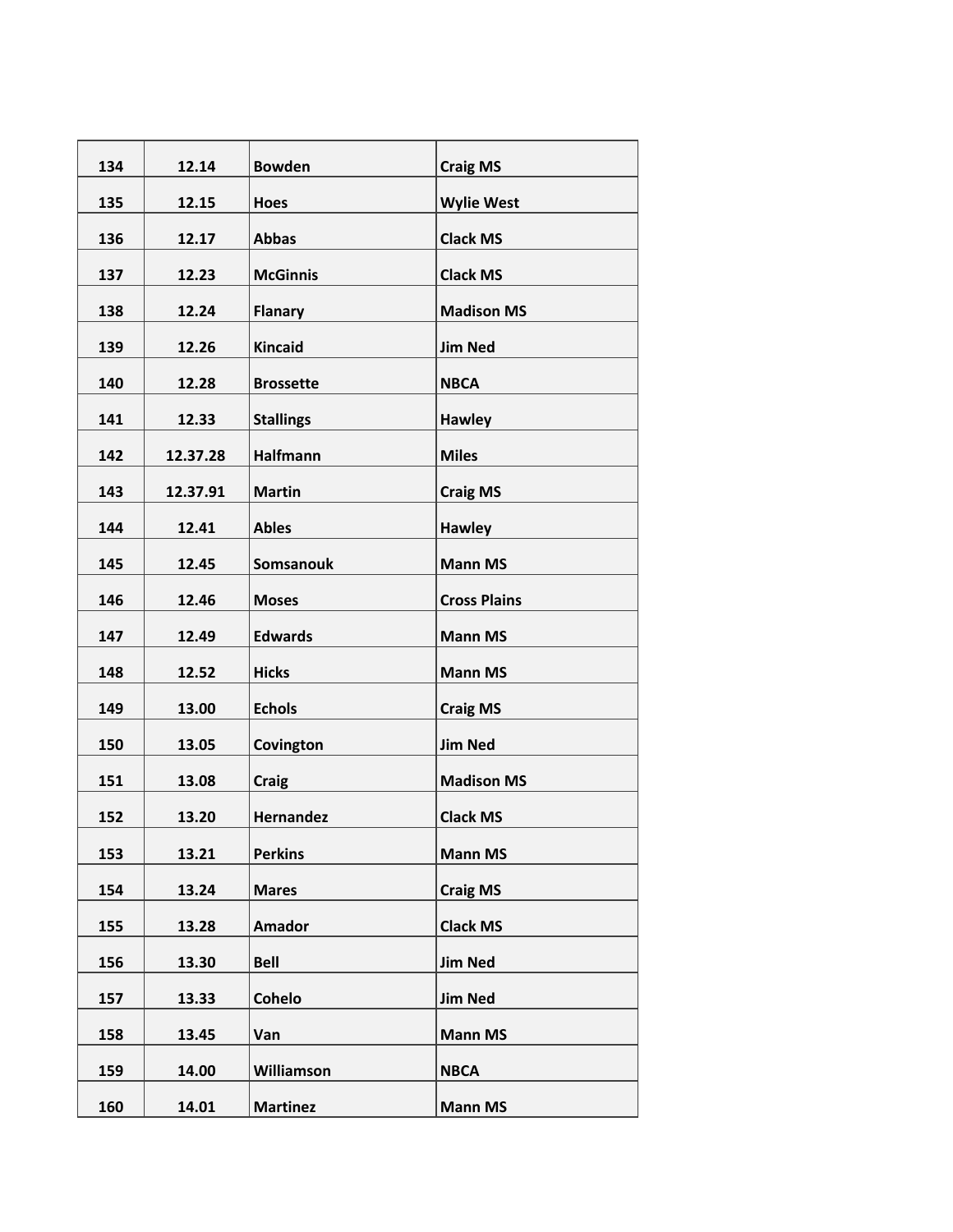| 161 | 14.12    | <b>Williams</b>   | <b>Mann MS</b>    |
|-----|----------|-------------------|-------------------|
| 162 | 14.16    | <b>Hargrove</b>   | <b>Madison MS</b> |
| 163 | 14.28    | <b>Tobin</b>      | <b>Jim Ned</b>    |
| 164 | 14.31    | <b>Minear</b>     | <b>Wylie West</b> |
| 165 | 14.35    | <b>Gonzales</b>   | <b>Mann MS</b>    |
| 166 | 14.47    | <b>Bost</b>       | <b>Wylie West</b> |
| 167 | 14.50    | <b>Cortinez</b>   | <b>Mann MS</b>    |
| 168 | 15.00.10 | <b>Stefka</b>     | Coleman           |
| 169 | 15.00.70 | <b>Attipoe</b>    | <b>Clack MS</b>   |
| 170 | 15.01    | <b>Jenkins</b>    | <b>Craig MS</b>   |
| 171 | 15.06    | <b>Frausto</b>    | Coleman           |
| 172 | 15.21    | <b>Hayes</b>      | <b>Clack MS</b>   |
| 173 | 15.28    | <b>Gonzales</b>   | <b>Clack MS</b>   |
| 174 | 15.30    | Castenada         | <b>Clack MS</b>   |
| 175 | 15.32    | <b>Ryder</b>      | <b>Madison MS</b> |
| 176 | 15.56    | <b>Hendrix</b>    | <b>Mann MS</b>    |
| 177 | 16.05    | Rodriguez         | <b>Mann MS</b>    |
| 178 | 16.35    | <b>Franco</b>     | <b>Clack MS</b>   |
| 179 | 16.50    | <b>Reed</b>       | <b>Madison MS</b> |
| 180 | 16.55    | <b>Hilbrick</b>   | <b>Craig MS</b>   |
| 181 | 17.10    | Mendoza           | <b>Mann MS</b>    |
| 182 | 17.14    | <b>Spinks</b>     | Clyde             |
| 183 | 17.48    | <b>Miller</b>     | <b>Merkel</b>     |
| 184 | 17.49    | <b>Sparks</b>     | <b>Craig MS</b>   |
| 185 | 17.50    | <b>Huddleston</b> | Coleman           |
| 186 | 17.51    | <b>Duran</b>      | <b>Craig MS</b>   |
| 187 | 17.52    | <b>Diaz</b>       | <b>Mann MS</b>    |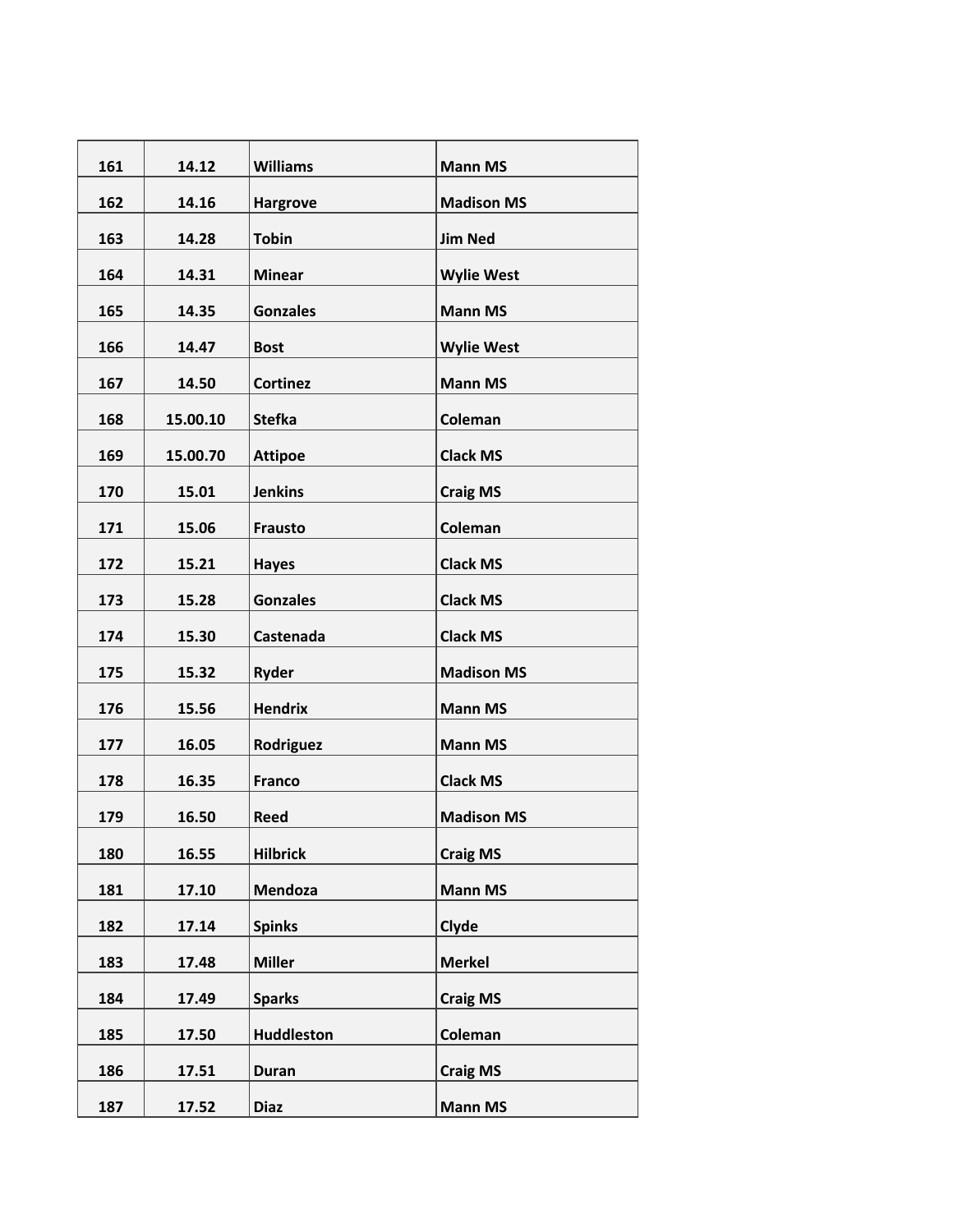### **JV Girls**

| <b>Place</b>            | <b>Time</b> | <b>Last Name</b> | <b>School</b>   |
|-------------------------|-------------|------------------|-----------------|
| $\mathbf{1}$            | 14.55       | <b>Bell</b>      | <b>Stamford</b> |
| $\overline{2}$          | 15.17       | <b>Calderon</b>  | <b>Roscoe</b>   |
| 3                       | 15.36       | Ortiz            | Clyde           |
| 4                       | 15.46       | Roewe            | <b>Haskell</b>  |
| 5                       | 15.55       | <b>Williams</b>  | <b>Cisco</b>    |
| 6                       | 16.08       | <b>Lavalais</b>  | <b>Roscoe</b>   |
| $\overline{\mathbf{z}}$ | 16.11       | Puryear          | Clyde           |
| 8                       |             | <b>Nail</b>      |                 |
|                         | 16.19       |                  | Jayton          |
| 9                       | 16.23       | Widener          | Clyde           |
| 10                      | 16.24       | <b>Nguyen</b>    | Clyde           |
| 11                      | 16.27       | <b>Binger</b>    | <b>Cisco</b>    |
| 12                      | 17.00       | <b>Davidson</b>  | <b>Merkel</b>   |
| 13                      | 17.18       | Orgega-Solis     | <b>Roscoe</b>   |
| 14                      | 17.22       | <b>Murray</b>    | <b>Cisco</b>    |
| 15                      | 17.31       | <b>Caudle</b>    | <b>Haskell</b>  |
| 16                      | 17.45       | <b>Amador</b>    | <b>Roscoe</b>   |
| 17                      | 17.49       | <b>Aguilar</b>   | <b>Stamford</b> |
| 18                      | 17.53       | Ortiz            | <b>Stamford</b> |
| 19                      | 18.00       | Rodela           | <b>Haskell</b>  |
| 20                      | 18.02       | Hollingsworth    | <b>Haskell</b>  |
| 21                      | 18.18       | <b>Fletcher</b>  | <b>Stamford</b> |
| 22                      | 18.20       | <b>Wardlow</b>   | Coleman         |
|                         |             |                  |                 |
| 23                      | 18.30       | <b>Dennis</b>    | <b>Stamford</b> |
| 24                      | 18.49       | Hanlon           | <b>Cisco</b>    |
| 25                      | 18.56       | Rodriguez        | <b>Roscoe</b>   |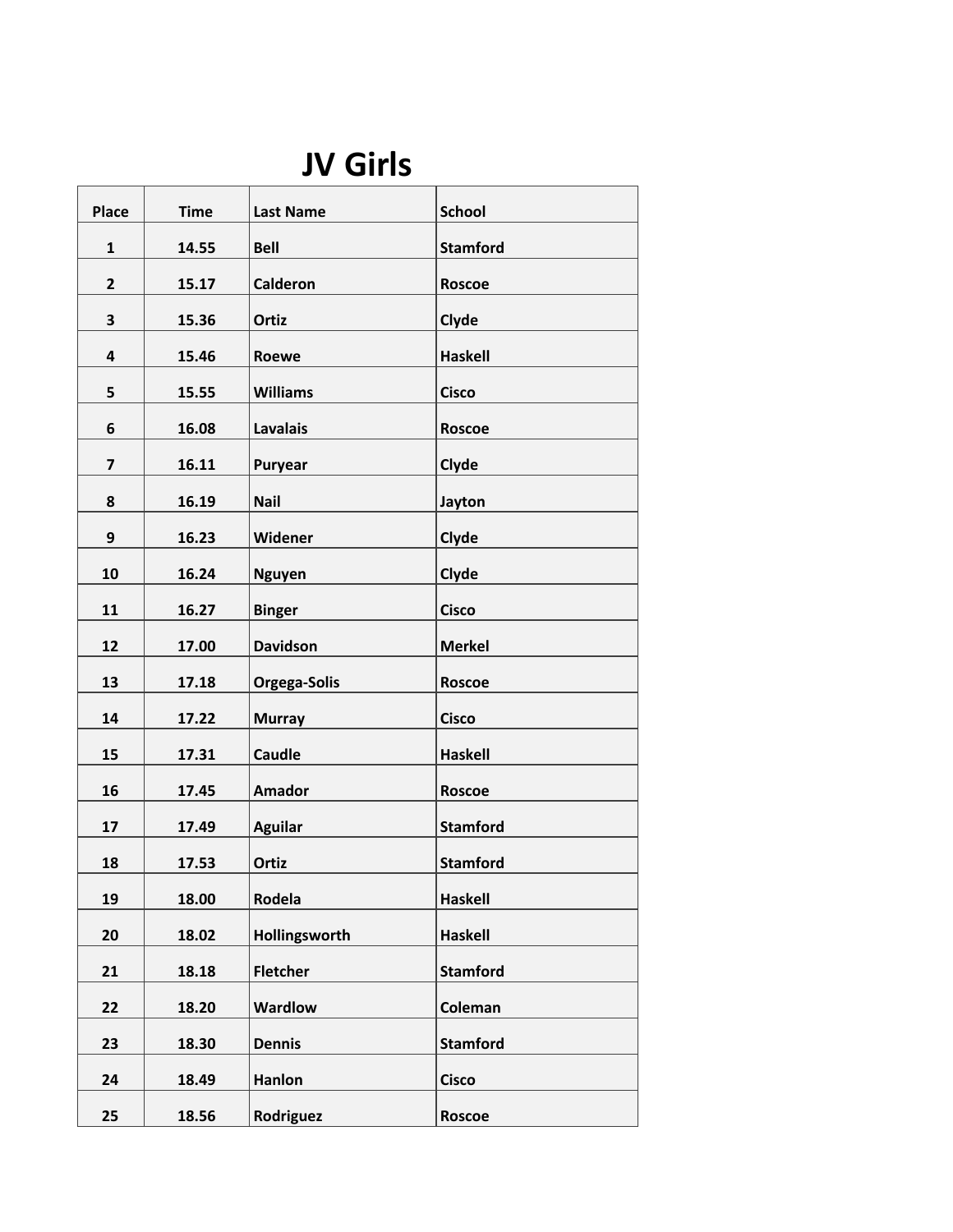| 26 | 19.04    | Profit             | <b>Stamford</b>      |
|----|----------|--------------------|----------------------|
| 27 | 19.08    | <b>Holloway</b>    | Clyde                |
| 28 | 19.18    | <b>Koester</b>     | <b>Haskell</b>       |
| 29 | 19.20.40 | <b>McCambridge</b> | <b>Roscoe</b>        |
| 30 | 19.20.81 | <b>Taylor</b>      | <b>Haskell</b>       |
| 31 | 19.35    | Herrera            | <b>Roscoe</b>        |
| 32 | 19.40    | <b>Perez</b>       | <b>Roscoe</b>        |
| 33 | 19.44    | Hammond            | <b>Merkel</b>        |
| 34 | 19.48    | Welch              | <b>Roscoe</b>        |
| 35 | 20.03    | Payne              | <b>Haskell</b>       |
| 36 | 20.27    | <b>Flores</b>      | <b>Cisco</b>         |
| 37 | 20.37    | <b>Elmore</b>      | <b>Haskell</b>       |
| 38 | 20.45    | <b>Carreon</b>     | <b>Colorado City</b> |
| 39 | 21.02    | <b>Munn</b>        | <b>Roscoe</b>        |
| 40 | 21.03    | Chitwood           | <b>NBCA</b>          |
| 41 | 21.04    | Allgood            | Clyde                |
| 42 | 21.06    | <b>Murk</b>        | <b>Moran</b>         |
| 43 | 21.07    | Slaughter          | <b>Moran</b>         |
| 44 | 21.08    | <b>Crews</b>       | <b>Moran</b>         |
| 45 | 21.09    | <b>Wade</b>        | <b>Moran</b>         |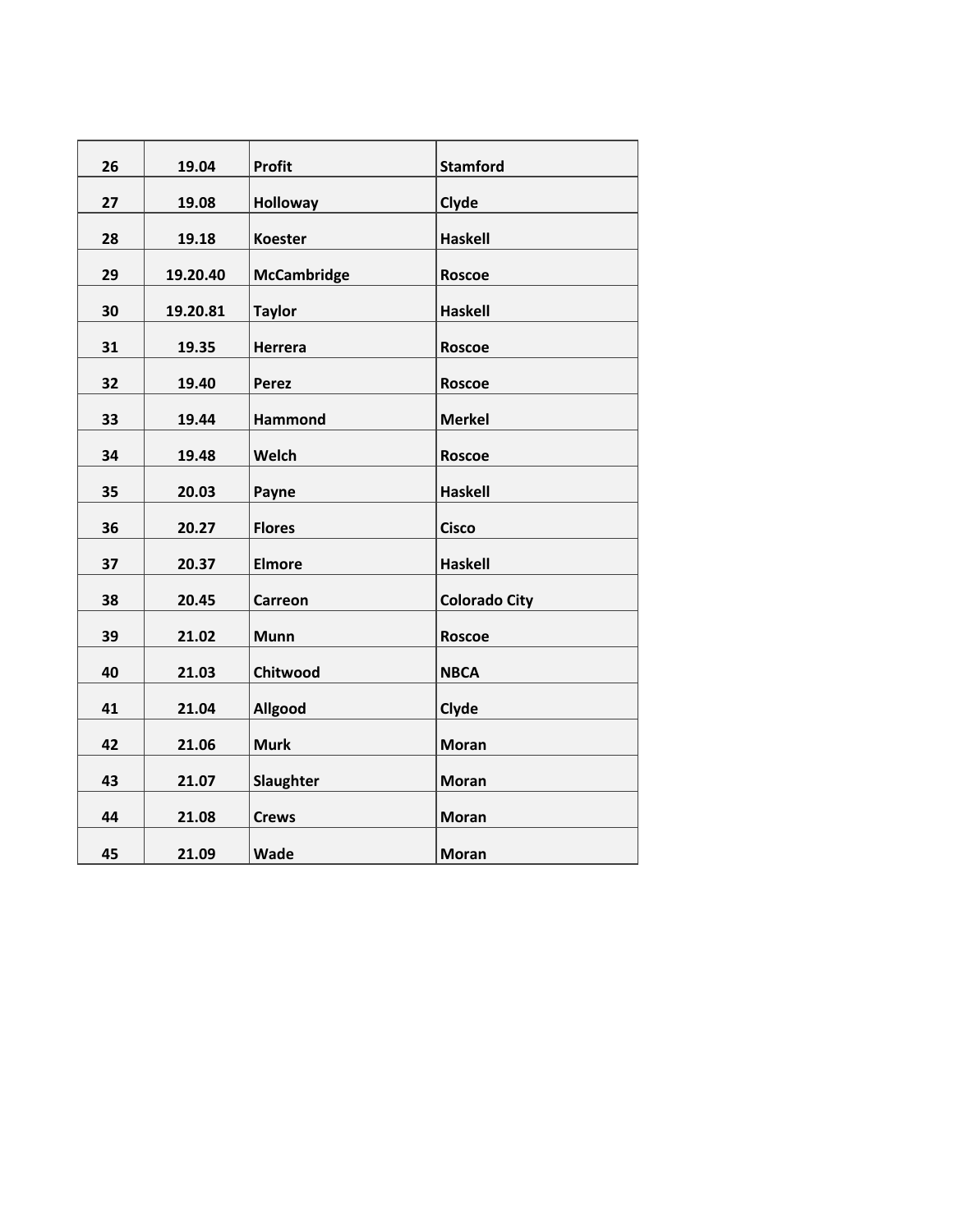# **Varsity Girls**

| <b>Place</b>            | <b>Time</b> | <b>Last Name</b> | <b>School</b>        |
|-------------------------|-------------|------------------|----------------------|
| $\mathbf{1}$            | 12.35       | Smith            | Clyde                |
| $\overline{2}$          | 12.50       | <b>Dickerson</b> | Rotan                |
| 3                       | 13.05       | <b>Walker</b>    | <b>Haskell</b>       |
| 4                       | 13.12       | Orgega-Solis     | <b>Roscoe</b>        |
| 5                       | 13.14       | <b>Terrell</b>   | <b>Stamford</b>      |
| 6                       | 13.24       | <b>Mueller</b>   | <b>Stamford</b>      |
| $\overline{\mathbf{z}}$ | 13.32       | <b>Martinez</b>  | <b>Haskell</b>       |
| 8                       | 13.44       | <b>Arnold</b>    | <b>TLCA</b>          |
| 9                       | 13.47       | <b>Skelton</b>   | <b>Haskell</b>       |
| 10                      | 13.50       | <b>Perales</b>   | Rotan                |
| 11                      | 13.51       | Hall             | <b>Stamford</b>      |
| 12                      | 13.53       | <b>Stout</b>     | <b>Haskell</b>       |
| 13                      | 14.03       | Whitehill        | <b>Cisco</b>         |
| 14                      | 1407        | <b>Andrews</b>   | <b>Haskell</b>       |
| 15                      | 14.13       | Ramirez          | Clyde                |
| 16                      | 14.14       | <b>Gutierrez</b> | Roby                 |
| 17                      | 14.16       | Smith            | <b>Cisco</b>         |
| 18                      | 14.19       | <b>Bruner</b>    | <b>Cisco</b>         |
| 19                      | 14.20       | Garcia           | <b>TLCA</b>          |
| 20                      | 14.21       | <b>Martinez</b>  | <b>Roscoe</b>        |
| 21                      | 14.22       | <b>Hunter</b>    | <b>Robert Lee</b>    |
| 22                      | 14.25       | <b>Mauldin</b>   | <b>Merkel</b>        |
| 23                      | 14.26       | <b>Miller</b>    | <b>Cisco</b>         |
| 24                      | 14.28       | Cantu            | <b>Stamford</b>      |
| 25                      | 14.29       | Wooddell         | <b>Colorado City</b> |
|                         |             |                  |                      |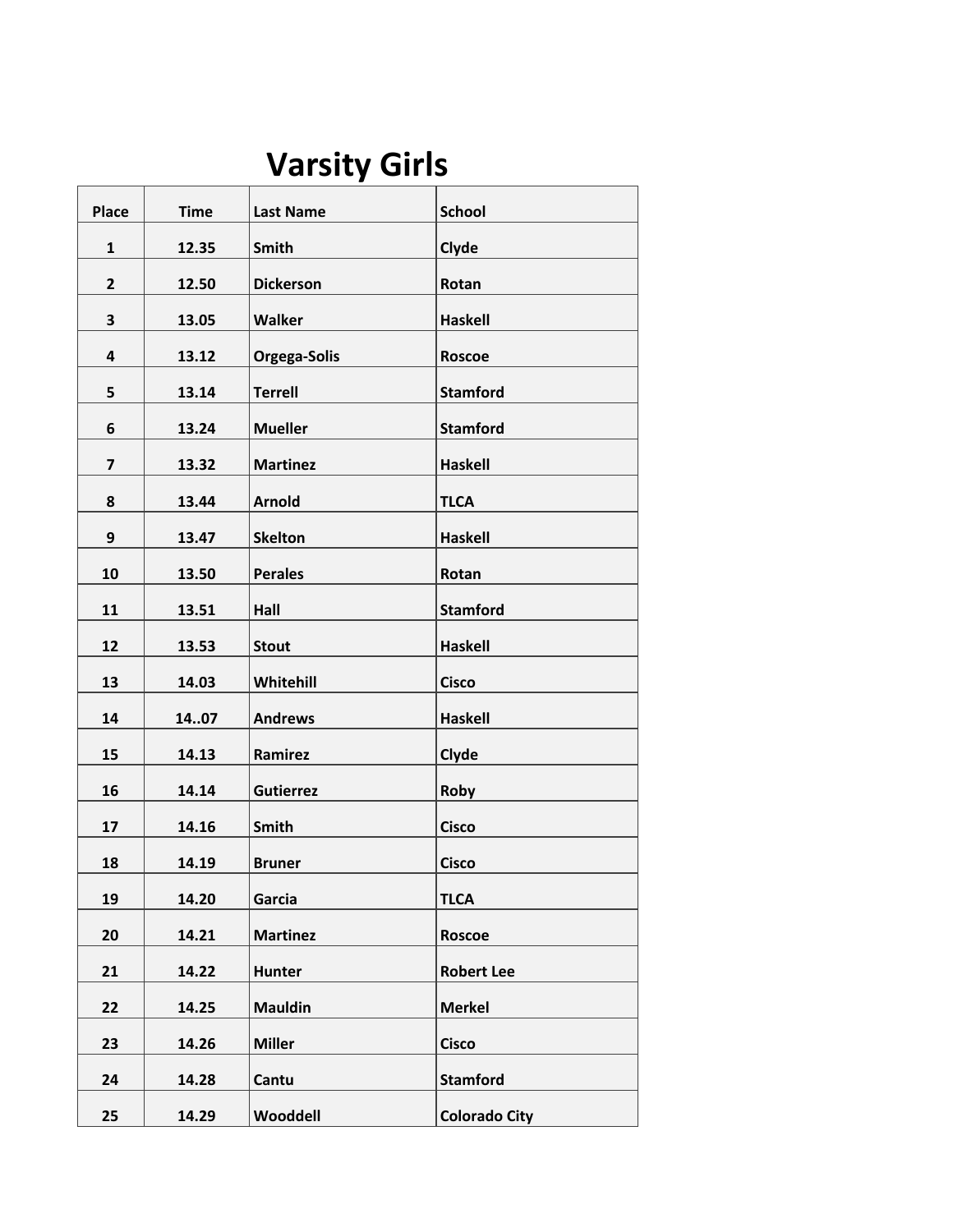| 26 | 14.35 | <b>Benson</b>      | Roby               |
|----|-------|--------------------|--------------------|
| 27 | 14.36 | Gilbreath          | Roby               |
| 28 | 14.38 | <b>Taylor</b>      | Coleman            |
| 29 | 14.40 | <b>Cornett</b>     | <b>Highland</b>    |
| 30 | 14.41 | <b>Milliorn</b>    | <b>Eula</b>        |
| 31 | 14.43 | Lawrence           | <b>Rising Star</b> |
| 32 | 14.46 | <b>McCambridge</b> | <b>Roscoe</b>      |
| 33 | 14.47 | Villanueva         | Coleman            |
| 34 | 14.48 | <b>Brister</b>     | <b>Cisco</b>       |
| 35 | 14.57 | <b>Bowen</b>       | <b>Highland</b>    |
| 36 | 14.58 | Camacho            | <b>Haskell</b>     |
| 37 | 14.59 | <b>Hammond</b>     | <b>Merkel</b>      |
| 38 | 15.02 | Ortiz              | Clyde              |
| 39 | 15.03 | Gerhart            | Clyde              |
| 40 | 15.04 | Ojeda              | <b>Eastland</b>    |
| 41 | 15.06 | <b>Villarreal</b>  | <b>Haskell</b>     |
| 42 | 15.08 | <b>Roszel</b>      | <b>Merkel</b>      |
| 43 | 15.10 | <b>Kennedy</b>     | <b>Eastland</b>    |
| 44 | 15.12 | Sheridan           | <b>Roscoe</b>      |
| 45 | 15.13 | Ortega             | Roscoe             |
| 46 | 15.15 | White              | <b>Merkel</b>      |
| 47 | 15.16 | <b>Schwertner</b>  | <b>Miles</b>       |
| 48 | 15.20 | Garza              | Clyde              |
| 49 | 15.21 | Cantu              | <b>Stamford</b>    |
| 50 | 15.25 | <b>Russell</b>     | Coleman            |
| 51 | 15.26 | Echavarria         | cisco              |
| 52 | 15.29 | <b>Devora</b>      | <b>Hawley</b>      |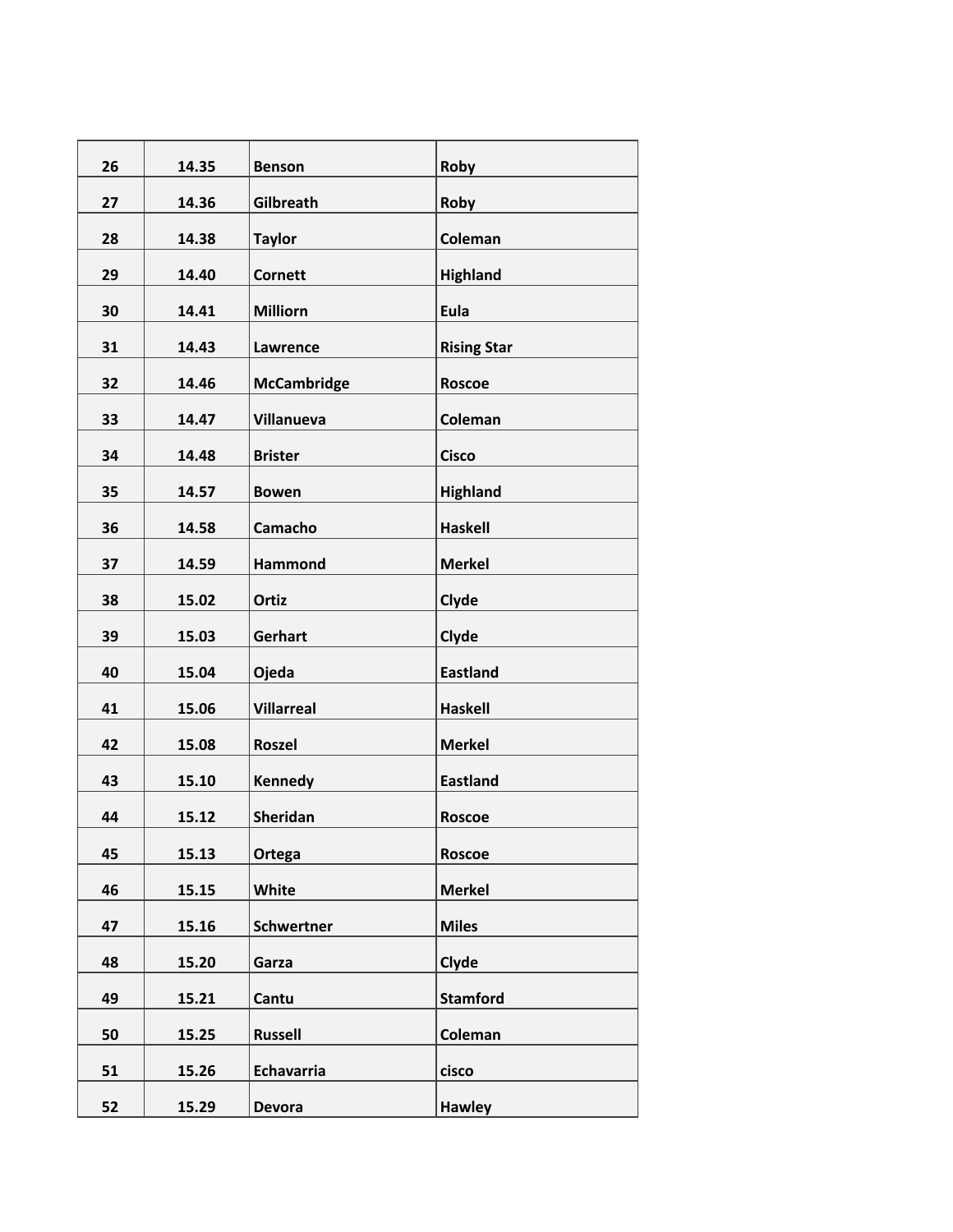| 53 | 15.35    | Greenwoodl         | <b>Roscoe</b>        |
|----|----------|--------------------|----------------------|
| 54 | 15.36    | <b>Willits</b>     | <b>Hawley</b>        |
| 55 | 15.37    | <b>White</b>       | <b>Merkel</b>        |
| 56 | 15.43    | <b>Pickens</b>     | <b>Trent</b>         |
| 57 | 15.44    | Smith              | <b>Robert Lee</b>    |
| 58 | 15.48    | <b>Hawley</b>      | <b>Moran</b>         |
| 59 | 15.50    | Webb               | Coleman              |
| 60 | 15.51    | <b>Miller</b>      | <b>Cisco</b>         |
| 93 | 15.52    | Ramsey             | <b>Miles</b>         |
| 62 | 15.53    | <b>Hise</b>        | <b>Moran</b>         |
| 63 | 16.04    | <b>Thomas</b>      | Jayton               |
| 64 | 16.08.21 | Cavitt, C          | Eula                 |
| 65 | 16.08.86 | <b>Hinds</b>       | <b>Miles</b>         |
| 66 | 16.09    | Farmer             | Roby                 |
| 67 | 16.10    | Patterson          | <b>Stamford</b>      |
| 68 | 16.11    | Olinger            | Coleman              |
| 69 | 16.19    | <b>Munoz</b>       | <b>Colorado City</b> |
| 70 | 16.22    | <b>Berry</b>       | Clyde                |
| 71 | 16.29    | <b>Altamirano</b>  | Clyde                |
| 72 | 16.35    | Yanez              | Jayton               |
| 73 | 16.36    | <b>James</b>       | <b>Baird</b>         |
| 74 | 16.37    | <b>Flores</b>      | Coleman              |
| 75 | 16.39    | Greenwoodl         | Roscoe               |
| 76 | 16.40    | Gober              | Coleman              |
| 77 | 16.41    | <b>Coulter</b>     | Jayton               |
| 78 | 16.54    | <b>Fulgham</b>     | Eula                 |
| 79 | 17.02    | <b>Masonheimer</b> | Eula                 |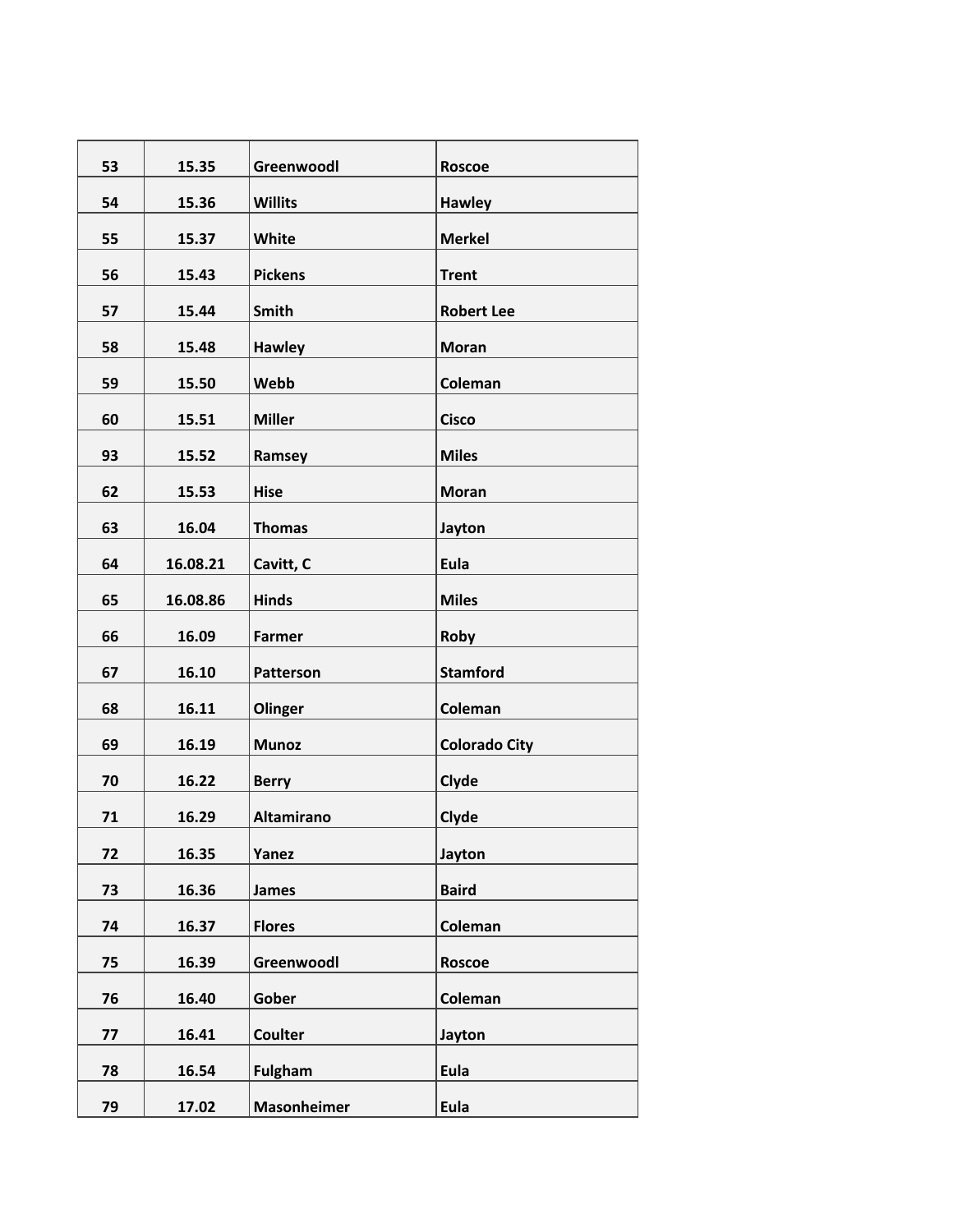| 80  | 17.03    | <b>Moore</b>      | Roby              |
|-----|----------|-------------------|-------------------|
| 81  | 17.12    | <b>Moreno</b>     | <b>Robert Lee</b> |
| 82  | 17.18    | Goodman           | Eula              |
| 83  | 17.19    | <b>Tumlinson</b>  | <b>Merkel</b>     |
| 84  | 17.27    | Carper            | <b>Highland</b>   |
| 85  | 17.29    | Cavitt, K         | Eula              |
| 86  | 17.30    | <b>Baucom</b>     | <b>Highland</b>   |
| 87  | 17.33.02 | <b>Fritzler</b>   | Rule              |
| 88  | 17.33.68 | Gaeue             | <b>Robert Lee</b> |
| 89  | 17.36    | Hall              | <b>Highland</b>   |
| 90  | 17.42    | Gray              | <b>Highland</b>   |
| 91  | 17.53    | <b>Coulter</b>    | Jayton            |
| 92  | 17.56    | <b>Bautista</b>   | Eula              |
| 93  | 17.58    | <b>Elrod</b>      | Roby              |
| 94  | 18.04    | <b>Shelton</b>    | <b>Hawley</b>     |
| 95  | 18.05    | Freeman           | <b>Merkel</b>     |
| 96  | 18.07    | <b>Croft</b>      | Jayton            |
| 97  | 18.08    | <b>Baker</b>      | <b>Baird</b>      |
| 98  | 18.10    | <b>Navarett</b>   | Rule              |
| 99  | 18.15    | <b>Roberts</b>    | <b>Moran</b>      |
| 100 | 18.31    | <b>Nichols</b>    | <b>Robert Lee</b> |
| 101 | 18.37    | <b>Morton</b>     | <b>Baird</b>      |
| 102 | 18.41    | <b>Fernandez</b>  | <b>Miles</b>      |
| 103 | 18.50    | <b>McLaughlin</b> | <b>Baird</b>      |
| 104 | 18.54    | <b>Contreras</b>  | <b>Eastland</b>   |
| 105 | 19.10    | <b>Clark</b>      | <b>Eastland</b>   |
| 106 | 19.44    | <b>Heflin</b>     | <b>Baird</b>      |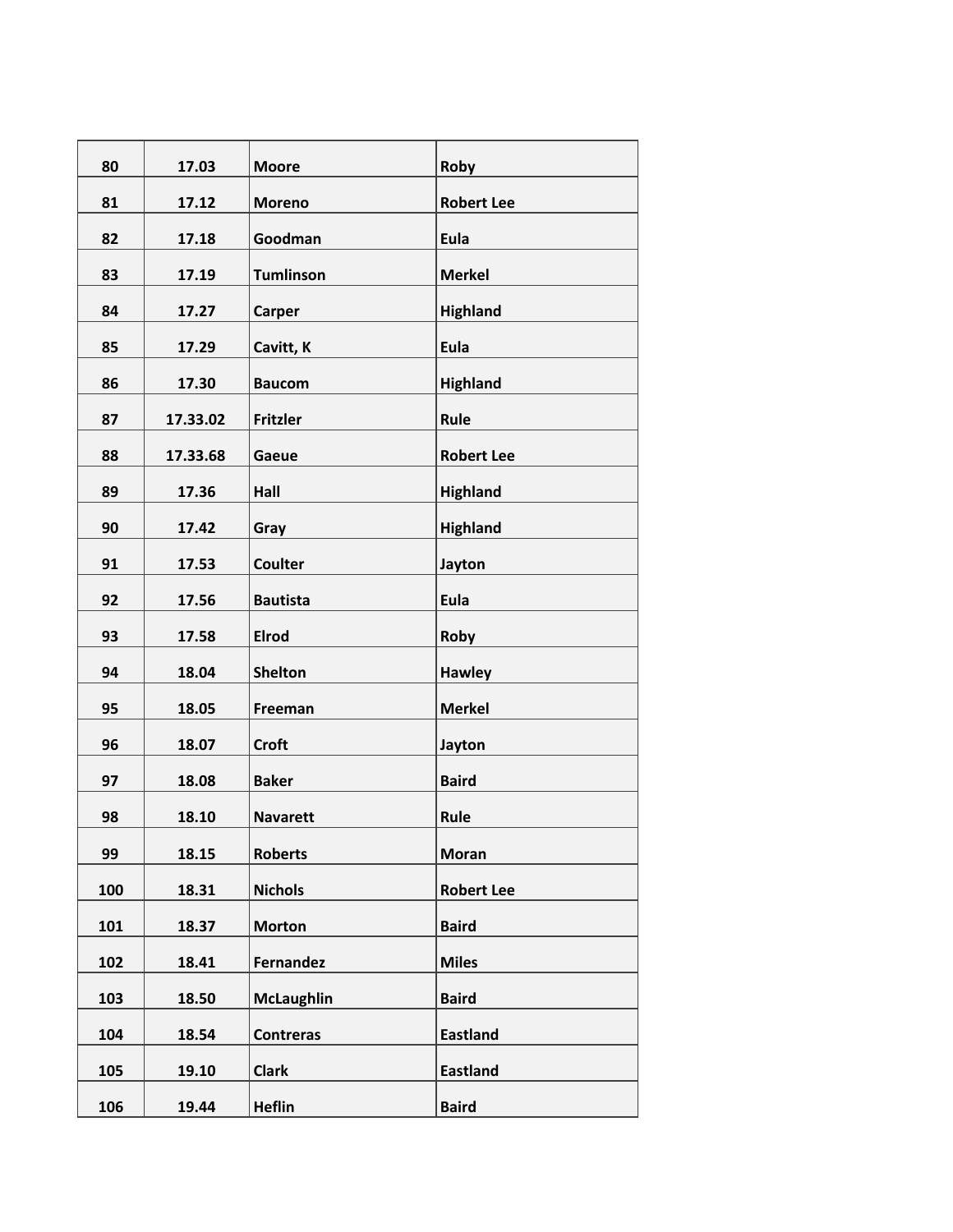| 107 | 19.46 | Reneau            | <b>Hawley</b>        |
|-----|-------|-------------------|----------------------|
| 108 | 19.59 | <b>Hargrove</b>   | Roby                 |
| 109 | 20.03 | <b>McNeal</b>     | <b>Colorado City</b> |
| 110 | 20.04 | <b>Oleksiuk</b>   | <b>Robert Lee</b>    |
| 111 | 20.24 | Jordan            | <b>Eastland</b>      |
| 112 | 20.40 | Isenhower         | <b>Baird</b>         |
| 113 | 21.26 | Rangel            | <b>Robert Lee</b>    |
| 114 | 21.35 | Sosa              | <b>Robert Lee</b>    |
| 115 | 22.09 | <b>Schwertner</b> | <b>Miles</b>         |
| 116 |       | <b>Bellar</b>     | <b>Baird</b>         |
|     | 22.12 |                   |                      |
| 117 | 22.15 | <b>Williams</b>   | Highland             |
| 118 | 22.23 | <b>Hendricks</b>  | <b>Moran</b>         |
| 119 | 22.28 | <b>Allen</b>      | <b>Baird</b>         |
| 120 | 22.51 | <b>Bond</b>       | <b>Baird</b>         |
| 121 | 23.31 | <b>Rogers</b>     | <b>Moran</b>         |
| 122 | 24.03 | Graham            | <b>Baird</b>         |
| 123 | 24.04 | <b>Sanchez</b>    | <b>Hawley</b>        |
| 124 | 24.05 | <b>Schafer</b>    | <b>Moran</b>         |
| 125 | 24.07 | <b>Meredith</b>   | <b>Moran</b>         |
| 126 | 24.08 | <b>Boucher</b>    | <b>Rising Star</b>   |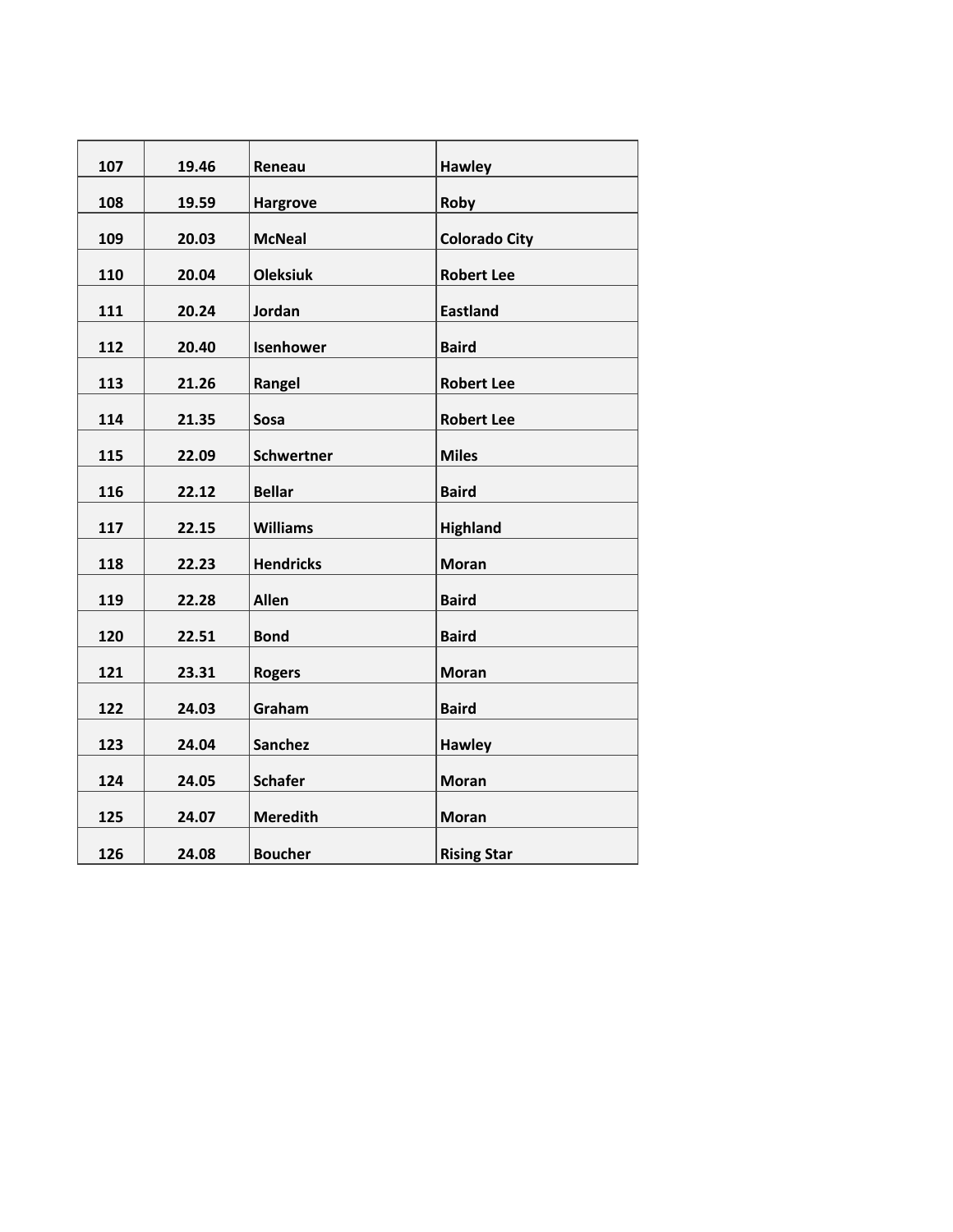# **Varsity Boys**

| <b>Place</b> | <b>Time</b> | <b>Last Name</b>   | <b>School</b>      |
|--------------|-------------|--------------------|--------------------|
| $\mathbf{1}$ | 18.44       | Vahlenkamp         | <b>Miles</b>       |
| $\mathbf{2}$ | 19.28       | <b>Florence</b>    | <b>Wylie</b>       |
| 3            | 19.35       | <b>Redding</b>     | Jayton             |
| 4            | 19.41       | <b>Hamilton</b>    | <b>Highland</b>    |
| 5            | 19.55       | <b>Scott</b>       | Jayton             |
| 6            | 19.57       | <b>Rubio</b>       | <b>Haskell</b>     |
| 7            | 19.59       | <b>Medlock</b>     | Clyde              |
| 8            | 20.07       | <b>Comer</b>       | <b>Hawley</b>      |
| 9            | 20.16       | Zink               | <b>Merkel</b>      |
| 10           | 20.19       | <b>Corbett</b>     | <b>Wylie</b>       |
| 11           | 20.24       | Reyna              | <b>Haskell</b>     |
| 12           | 20.32       | <b>McCoy</b>       | <b>Eastland</b>    |
| 13           | 20.38       | <b>Bell</b>        | Rotan              |
| 14           | 20.46       | Garcia             | <b>Cisco</b>       |
| 15           | 20.48       | <b>Tice</b>        | Wylie              |
| 16           | 20.51       | <b>Resendiz</b>    | <b>Eastland</b>    |
| 17           | 20.59       | Rodriguez          | Loraine            |
| 18           | 21.03       | <b>Jones</b>       | Eula               |
| 19           | 21.06       | <b>Teague</b>      | Wylie              |
| 20           | 21.09       | <b>Blankenship</b> | Jayton             |
| 21           | 21.16       | Rivera             | Jayton             |
| 22           | 21.24       | Foster             | <b>Rising Star</b> |
| 23           | 21.26       | Perez              | Roby               |
| 24           | 21.30       | <b>Ward</b>        | <b>Cisco</b>       |
| 25           | 21.34       | Lujan              | Rotan              |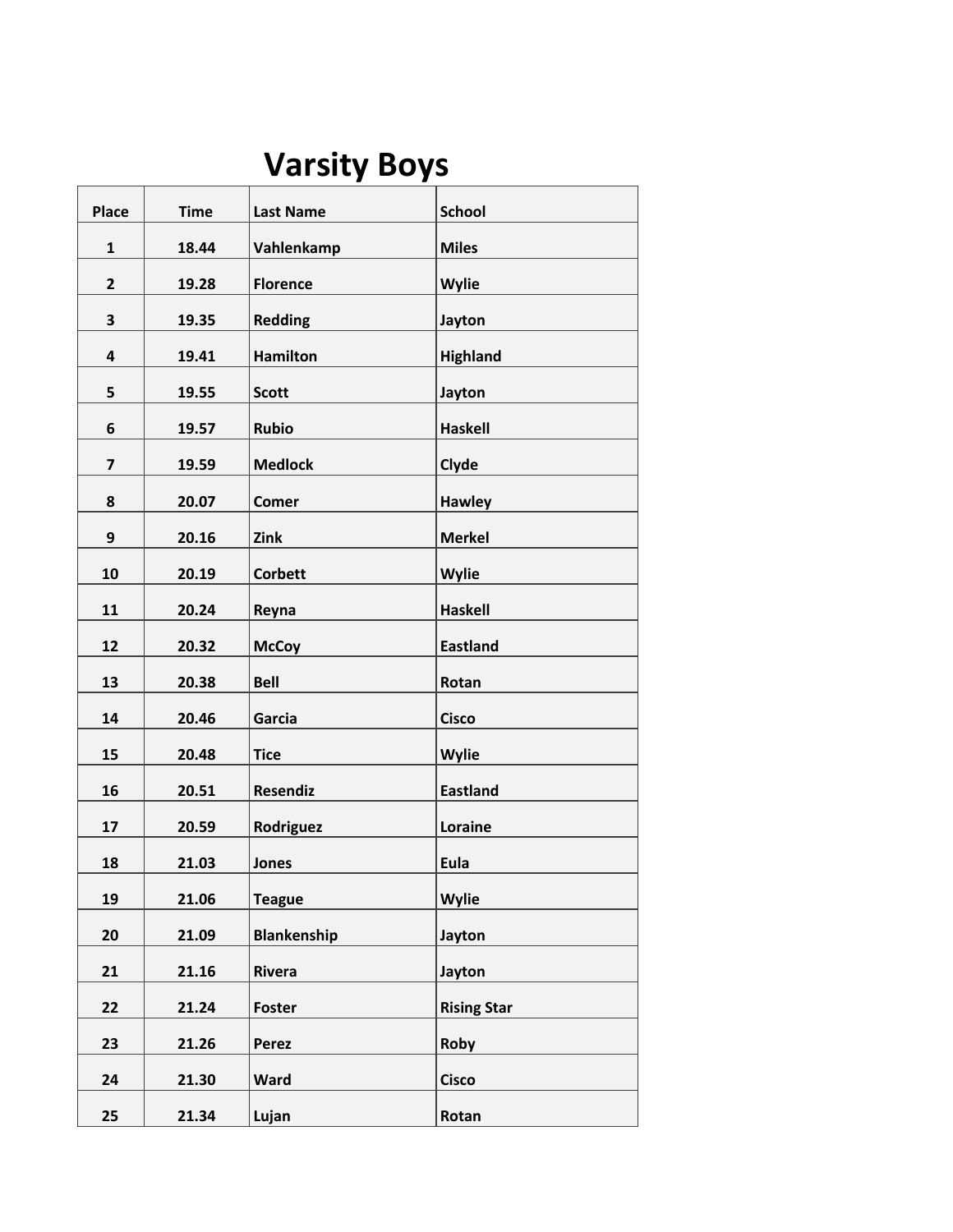| 26 | 21.40 | <b>Delgado</b>   | Loraine              |
|----|-------|------------------|----------------------|
| 27 | 21.49 | Zea              | <b>Miles</b>         |
| 28 | 21.54 | Komppa           | <b>Colorado City</b> |
| 29 | 21.56 | Jones            | Wylie                |
| 30 | 21.57 | <b>Teague</b>    | <b>Wylie</b>         |
| 31 | 22.10 | <b>Reed</b>      | Wylie                |
| 32 | 22.12 | Greenwood        | Jayton               |
| 33 | 22.16 | <b>Guiterrez</b> | Coleman              |
| 34 | 22.22 | Romer            | Clyde                |
| 35 | 22.36 | <b>Narvaez</b>   | Wylie                |
| 36 | 22.37 | <b>Flores</b>    | <b>Merkel</b>        |
| 37 | 22.39 | <b>Duenez</b>    | <b>Colorado City</b> |
| 38 | 22.40 | <b>Hererra</b>   | <b>Eastland</b>      |
| 39 | 22.44 | <b>Travis</b>    | <b>Merkel</b>        |
| 40 | 23.02 | <b>Parker</b>    | Eula                 |
| 41 |       |                  |                      |
|    | 23.05 | Ledesma          | <b>Baird</b>         |
| 42 | 23.06 | Gollihar         | Wylie                |
| 43 | 23.10 | <b>Tate</b>      | Eula                 |
| 44 | 23.14 | <b>Bowers</b>    | Clyde                |
| 45 | 23.22 | Reed             | Roscoe               |
| 46 | 23.25 | Garcia           | <b>Miles</b>         |
| 47 | 23.31 | O'Keefe          | Wylie                |
| 48 | 23.35 | <b>Stewart</b>   | Eula                 |
| 49 | 23.41 | <b>Rosales</b>   | Coleman              |
| 50 | 23.43 | Guiterrez        | Coleman              |
| 51 | 23.54 | Cochran          | <b>NBCA</b>          |
| 52 | 23.56 | <b>Cupps</b>     | <b>NBCA</b>          |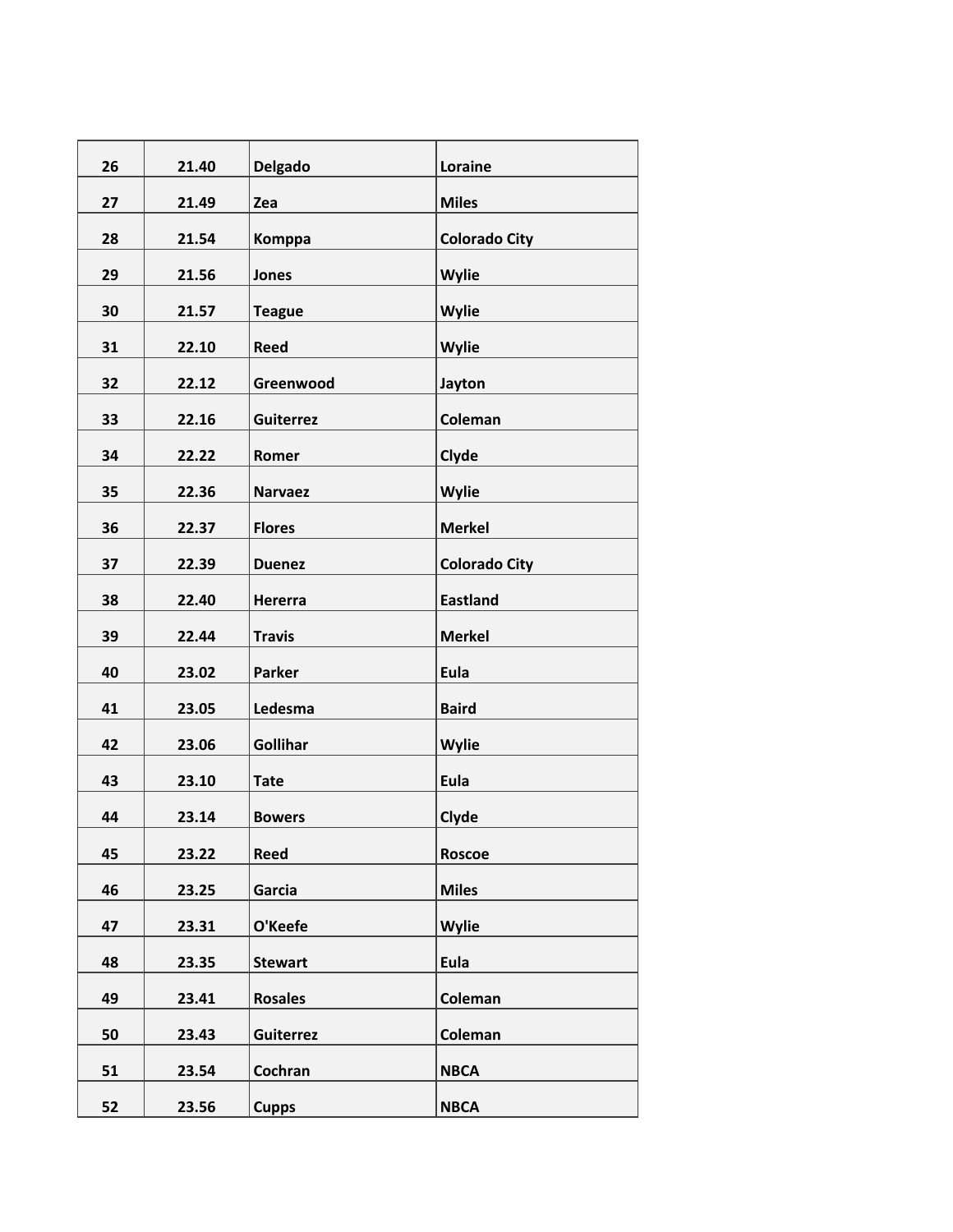| 53 | 23.57    | <b>Adwell</b>           | Wylie              |
|----|----------|-------------------------|--------------------|
| 54 | 24.01    | Heitzenrater            | <b>TLCA</b>        |
| 55 | 24.02    | Webb                    | Eula               |
| 56 | 24.04.03 | <b>Deynzer</b>          | Wylie              |
| 57 | 24.04.78 | Vela                    | Wylie              |
| 58 | 24.20    | <b>Sanchez</b>          | <b>Rising Star</b> |
| 59 | 24.26    | <b>Williams</b>         | Jayton             |
| 60 | 24.27    | Cate                    | Clyde              |
| 61 | 24.33.44 | Chapman                 | Highland           |
| 62 | 24.33.84 | <b>Spatz</b>            | <b>Miles</b>       |
| 63 | 24.39    | <b>Askins</b>           | <b>Miles</b>       |
| 64 | 24.42    | Young                   | <b>TLCA</b>        |
| 65 | 24.46    | <b>Stevenson-Waller</b> | Wylie              |
|    |          |                         |                    |
| 66 | 25.05    | Sorensen                | Wylie              |
| 67 | 25.06    | <b>Sharp</b>            | Eula               |
| 68 | 25.11    | West                    | <b>Eastland</b>    |
| 69 | 25.12    | <b>Brudney</b>          | Coleman            |
| 70 | 25.13    | <b>Sturtevant</b>       | Wylie              |
| 71 | 25.19    | <b>Mares</b>            | Coleman            |
| 72 | 25.25    | <b>Wolfe</b>            | <b>TLCA</b>        |
| 73 | 25.27    | <b>Siewart</b>          | Wylie              |
| 74 | 26.04    | Spencer                 | Roby               |
| 75 | 26.08    | <b>Roberts</b>          | Clyde              |
| 76 | 26.14.04 | Pack                    | Eula               |
| 77 | 26.14.88 | <b>Bleeker</b>          | Clyde              |
| 78 | 26.23    | <b>Perales</b>          | Rotan              |
| 79 | 26.45    | Ortiz                   | Clyde              |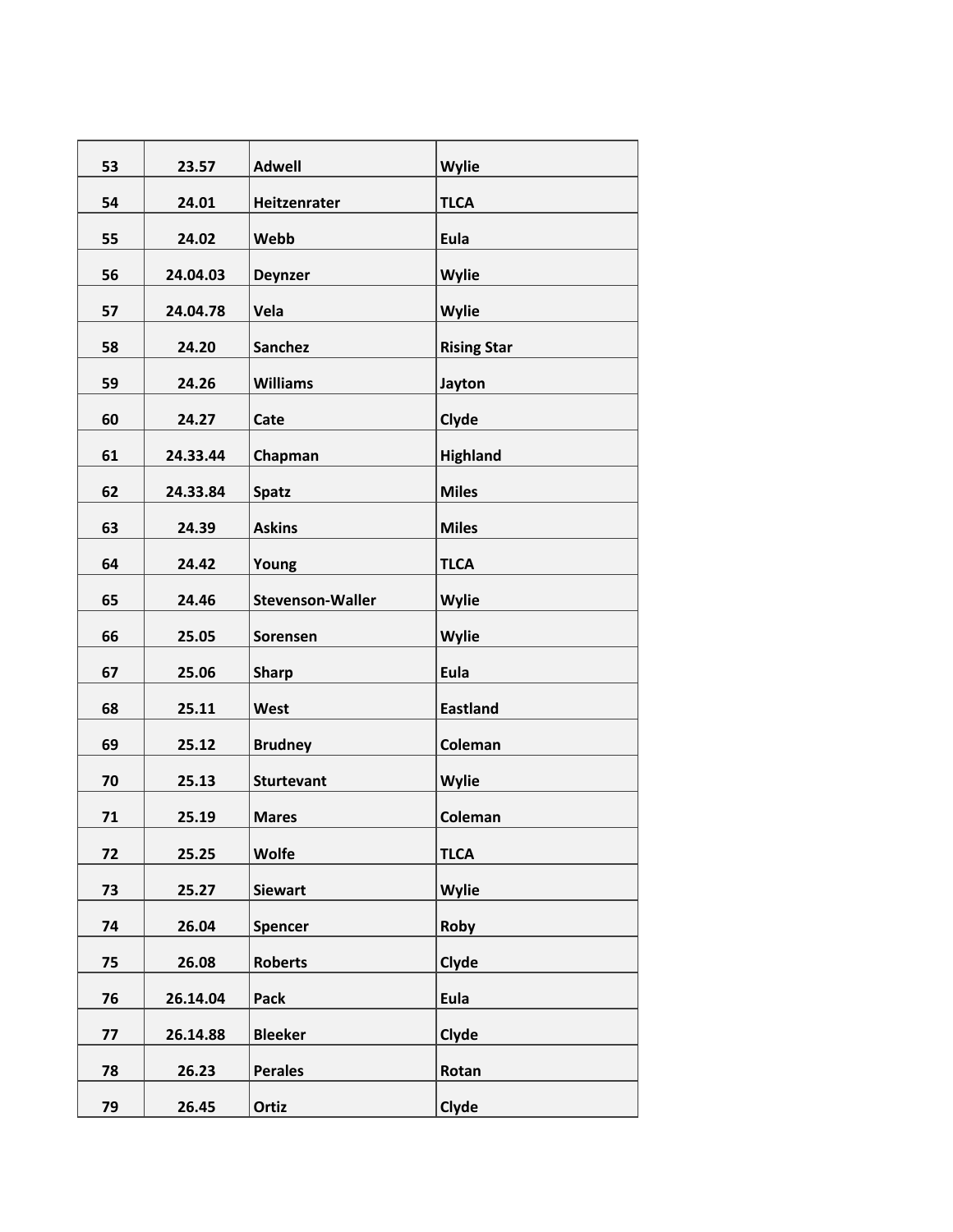| 80  | 26.47 | <b>Ceniceros</b>  | <b>Cisco</b>         |
|-----|-------|-------------------|----------------------|
| 81  | 26.57 | <b>Arispe</b>     | Eula                 |
| 82  | 27.21 | <b>Carillo</b>    | Albany               |
| 83  | 27.34 | <b>Mayes</b>      | Wylie                |
| 84  | 27.38 | <b>McCloy</b>     | Albany               |
| 85  | 27.46 | <b>Parker</b>     | Eula                 |
| 86  | 27.48 | <b>Bass</b>       | <b>TLCA</b>          |
| 87  | 28.20 | <b>Foster</b>     | <b>Rising Star</b>   |
| 88  | 28.36 | <b>Estevis</b>    | <b>Miles</b>         |
| 89  | 29.08 | <b>Carnes</b>     | Wylie                |
| 90  | 29.11 | <b>Volz</b>       | Wylie                |
| 91  | 29.30 | <b>Williams</b>   | Jayton               |
| 92  | 29.36 | <b>Rosales</b>    | <b>TLCA</b>          |
| 93  | 29.49 | <b>Villarreal</b> | <b>Miles</b>         |
| 94  | 30.47 | Waddell           | Albany               |
| 95  | 30.49 | <b>Cloud</b>      | Coleman              |
| 96  | 30.59 | Puryear           | Coleman              |
| 97  | 31.28 | <b>Brossette</b>  | <b>NBCA</b>          |
| 98  | 32.02 | <b>Anders</b>     | Loraine              |
| 99  | 32.21 | <b>Childs</b>     | Loraine              |
| 100 | 32.38 | <b>Bazany</b>     | <b>Colorado City</b> |
| 101 | 32.56 | <b>White</b>      | Wylie                |
| 102 | 33.22 | Salcedo           | Roscoe               |
| 103 | 34.29 | <b>Schlauch</b>   | Wylie                |
| 104 | 35.00 | <b>Martin</b>     | <b>Colorado City</b> |
| 105 | 35.56 | Lewis             | <b>Trent</b>         |
| 106 | 36.10 | Espinoza          | <b>Colorado City</b> |